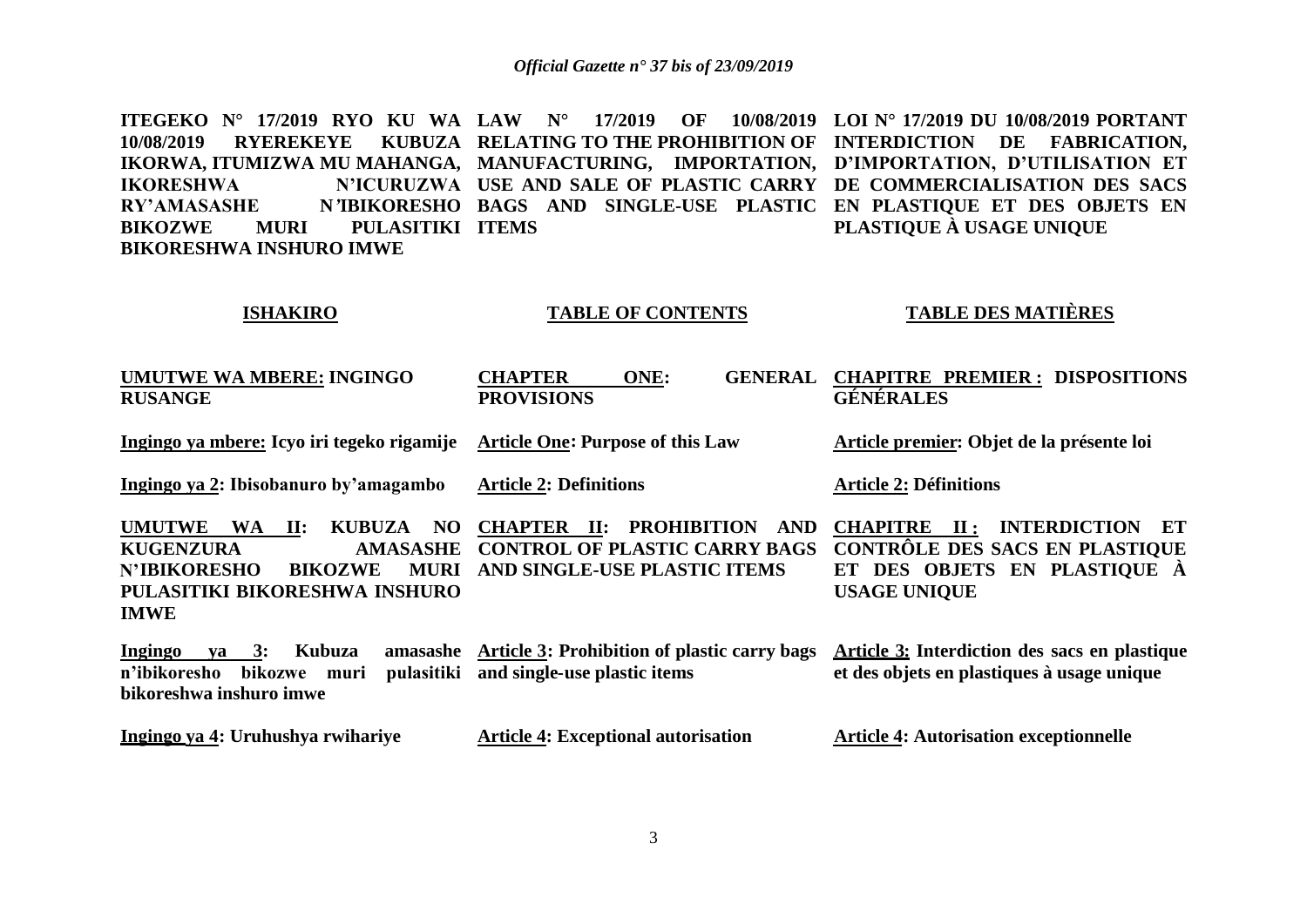| Ingingo ya 5: Amahoro y'ibidukikije                                                                                                                                                                                            | <b>Article 5: Environmental levy</b>                                                                                                      | <b>Article 5: Taxe environnementale</b>                                                                                               |
|--------------------------------------------------------------------------------------------------------------------------------------------------------------------------------------------------------------------------------|-------------------------------------------------------------------------------------------------------------------------------------------|---------------------------------------------------------------------------------------------------------------------------------------|
| <b>UMUTWE</b><br>$WA$ III:<br><b>GUKUSANYA,</b><br>NO<br><b>KUGENZURA</b><br><b>KUNAGURA</b><br><b>N'IBIKORESHO</b><br><b>AMASASHE</b><br><b>BIKOZWE</b><br><b>PULASITIKI</b><br><b>MURI</b><br><b>BIKORESHWA INSHURO IMWE</b> | <b>CHAPTER</b><br>III:<br><b>COLLECTION.</b><br>RECYCLING AND INSPECTION OF<br>PLASTIC CARRY BAGS AND SINGLE-<br><b>USE PLASTIC ITEMS</b> | <b>CHAPITRE</b><br>III:<br>COLLECTE,<br>RECYCLAGE ET INSPECTION DES<br>SACS EN PLASTIQUE ET DES OBJETS<br>EN PLASTIQUE À USAGE UNIQUE |
| Ingingo ya 6: Gukusanya<br>pulasitiki<br>n'ibikoresho<br>bikozwe muri<br>bikoreshwa inshuro imwe                                                                                                                               | amasashe Article 6: Collection of plastic carry bags<br>and single-use plastic items                                                      | Article 6 : Collecte de sacs en plastique et des<br>objets en plastique à usage unique                                                |
| amasashe<br>Ingingo ya 7: Kunagura<br>pulasitiki<br>n'ibikoresho<br>bikozwe muri<br>bikoreshwa inshuro imwe byakoreshejwe                                                                                                      | <b>Article 7: Recycling used plastic carry bags</b><br>and single-use plastic items                                                       | Article 7 : Recyclage des sacs en plastique et<br>des objets en plastique à usage unique utilisés                                     |
| Ingingo ya 8: Inzego zishinzwe kugenzura                                                                                                                                                                                       | Article 8:<br>inspection                                                                                                                  | Institutions responsible for <u>Article 8:</u> Institutions charges d'inspection                                                      |
| UMUTWE WA IV: IBIHANO BYO MU<br><b>RWEGO RW'UBUTEGETSI</b>                                                                                                                                                                     | <b>ADMINISTRATIVE</b><br><b>CHAPTER IV:</b><br><b>SANCTIONS</b>                                                                           | <b>CHAPITRE</b><br><b>SANCTIONS</b><br>IV:<br><b>ADMINISTRATIVES</b>                                                                  |
| Gukora<br>amasashe<br>Ingingo<br>ya 9:<br>pulasitiki<br>n'ibikoresho<br>bikozwe<br>muri<br>bikoreshwa inshuro imwe                                                                                                             | <b>Article 9: Manufacturing of plastic carry</b><br>bags and single-use plastic items                                                     | <b>Article 9: Fabrication des sacs en plastique</b><br>et des objets en plastique à usage unique                                      |
| Ingingo va 10: Kwinjiza mu Gihugu Article 10: Importation of plastic carry<br>amasashe n'ibikoresho bikozwe<br>muri<br>pulasitiki bikoreshwa inshuro imwe                                                                      | bags and single-use plastic items                                                                                                         | <b>Article 10: Importation des sacs en plastique</b><br>et des objets en plastique à usage unique                                     |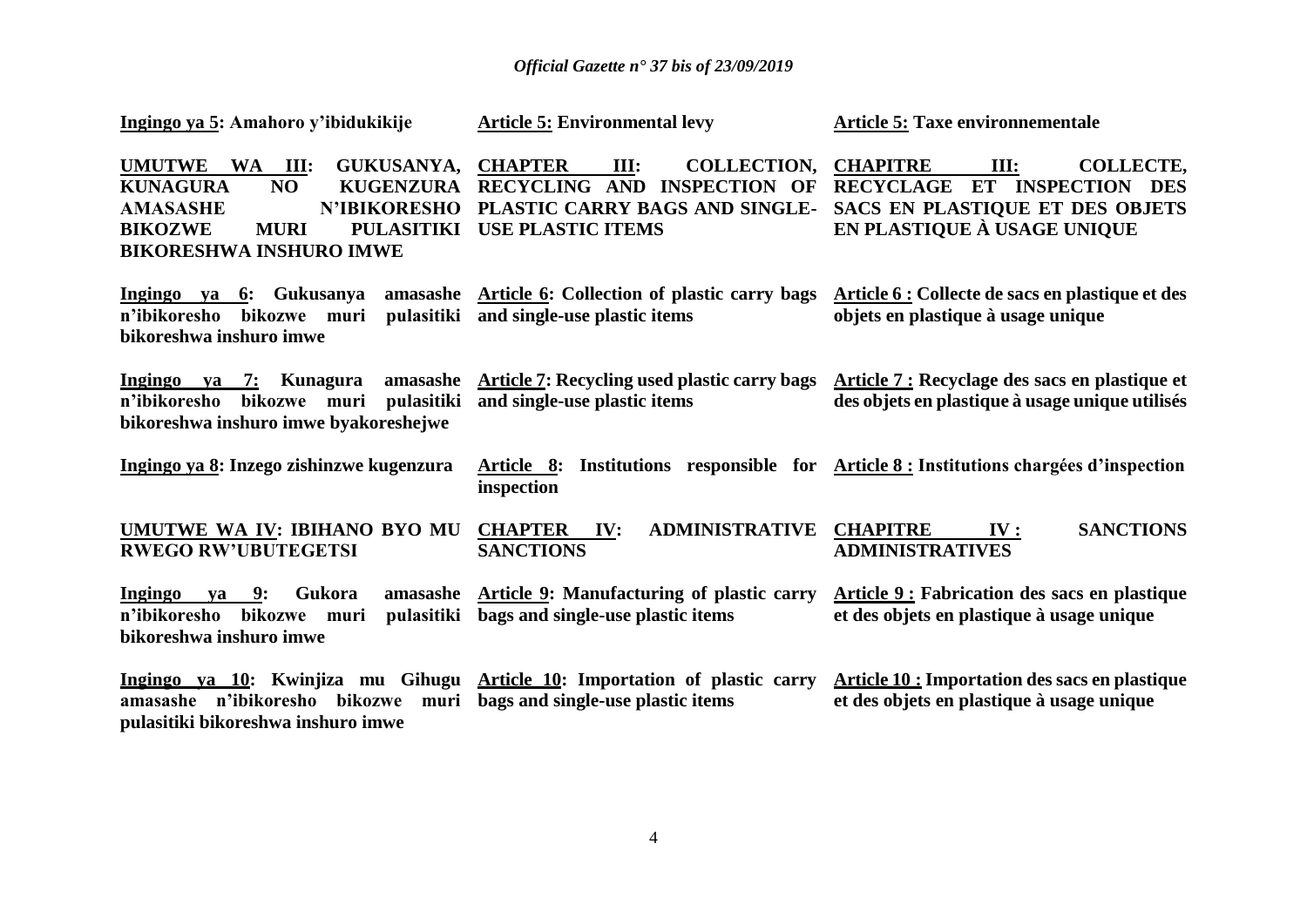| n'ibikoresho bikozwe muri pulasitiki and single-use-plastic-items<br>bikoreshwa inshuro imwe | Ingingo ya 11: Kuranguza amasashe Article 11: Wholesale of plastic carry bags                                                                                                                             | Article 11: Vente en gros des sacs en<br>plastique et des objets en plastique à usage<br>unique                                                    |
|----------------------------------------------------------------------------------------------|-----------------------------------------------------------------------------------------------------------------------------------------------------------------------------------------------------------|----------------------------------------------------------------------------------------------------------------------------------------------------|
| Ingingo ya 12: Gucuruza<br>n'ibikoresho<br>bikozwe muri<br>bikoreshwa inshuro imwe           | amasashe Article 12: Retailing of plastic carry bags<br>pulasitiki and single-use plastic items                                                                                                           | Article 12 : Vente en détail des sacs en<br>plastique et des objets en plastique à usage<br>unique                                                 |
| bikoresho<br>bikozwe muri<br>bikoreshwa inshuro imwe ahatemewe                               | Ingingo ya 13: Kurunda cyangwa Article 13: Piling or disposing of plastic<br>kujugunya imyanda y'amasashe n'ibindi carry bag waste and other single-use<br>pulasitiki plastic items on unauthorised place | Article 13 : Empiler ou jeter des déchets de<br>sacs en plastique et des autres objets en<br>plastique à usage unique dans un lieu non<br>autorisé |
| Ingingo ya 14: Isubirakosa                                                                   | <b>Article 14: Recidivism</b>                                                                                                                                                                             | <b>Article 14 : Récidive</b>                                                                                                                       |
| yo mu rwego rw'ubutegetsi                                                                    | administrative fine                                                                                                                                                                                       | Ingingo ya 15: Igihe cyo kwishyura ihazabu Article 15: Period for payment of an Article 15: Délai de paiement d'une amende<br>administrative       |
| kwishyuza<br>ihazabu<br><b>VO</b><br>mu<br>rw'ubutegetsi                                     | <u>Ingingo ya 16:</u> Urwego rushinzwe <u>Article 16:</u> Authority responsible for the <u>Article 16:</u><br>rwego recovery an administrative fine                                                       | Autorité chargée<br>du<br>recouvrement d'une amende administrative                                                                                 |
| <b>INGINGO</b><br><b>UMUTWE</b><br><b>WA</b><br>$\mathbf{V}$ :<br>Z'INZIBACYUHO N'IZISOZA    | <b>CHAPTER V: TRANSITIONAL AND</b><br><b>FINAL PROVISIONS</b>                                                                                                                                             | <b>CHAPITRE</b><br><b>DISPOSITIONS</b><br>${\bf V}$ :<br><b>TRANSITOIRES ET FINALES</b>                                                            |
| Ingingo ya 17: Igihe cy'inzibacyuho                                                          | <b>Article 17: Transitional period</b>                                                                                                                                                                    | <b>Article 17 : Période transitoire</b>                                                                                                            |
| n'itorwa by'iri tegeko                                                                       | Ingingo ya 18: Itegurwa, isuzumwa Article 18: Drafting, consideration and<br>adoption of this Law                                                                                                         | <b>Article 18 : Initiation, examen et adoption de</b><br>la présente loi                                                                           |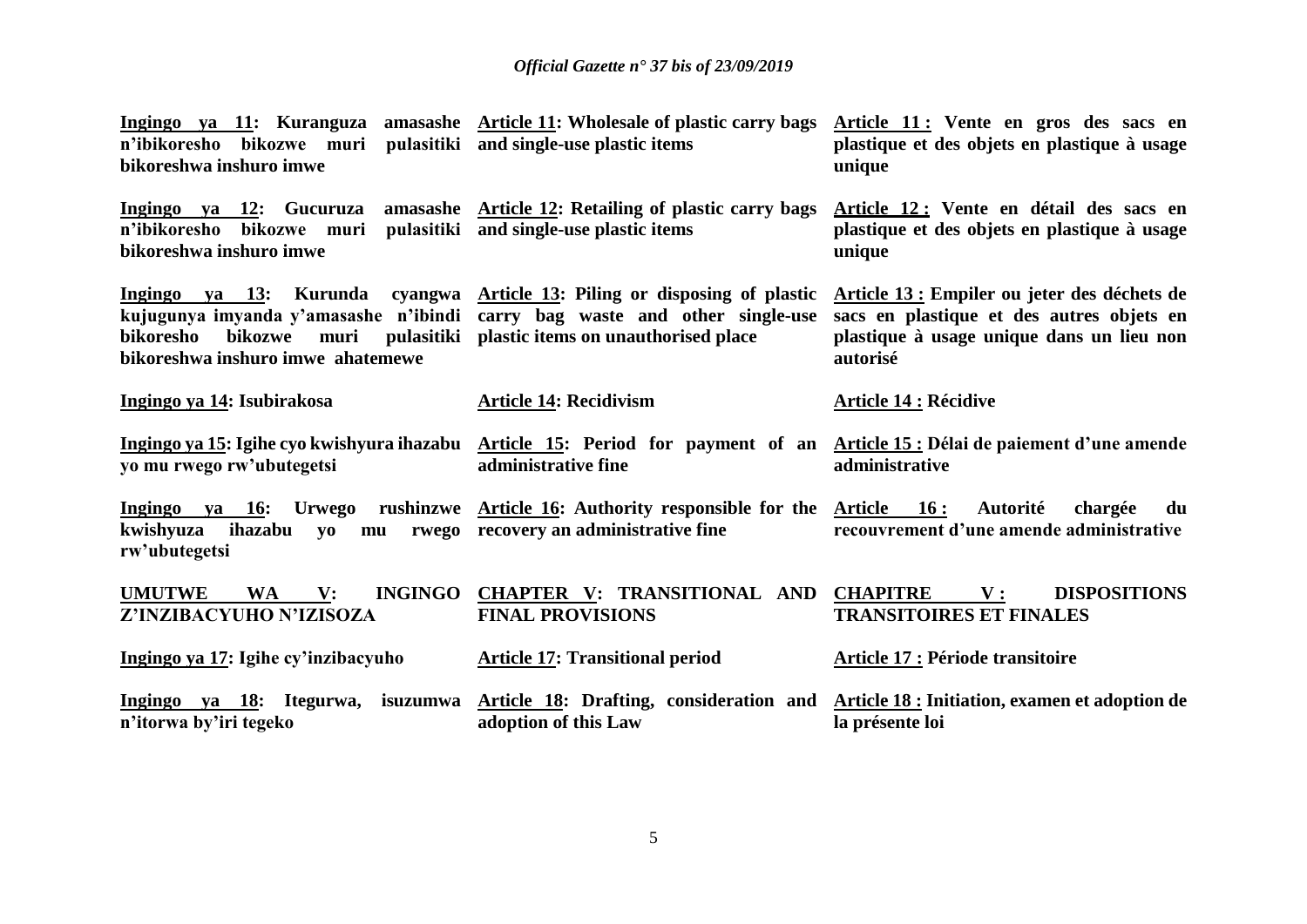**Ingingo ya 19: Ivanwaho ry'itegeko Article 19: Repealing provision n'ingingo z'amategeko zinyuranyije n'iri tegeko Article 19 : Disposition abrogatoire**

**Ingingo ya 20: Igihe iri tegeko ritangira Article 20: Commencement gukurikizwa**

**Article 20 : Entrée en vigueur**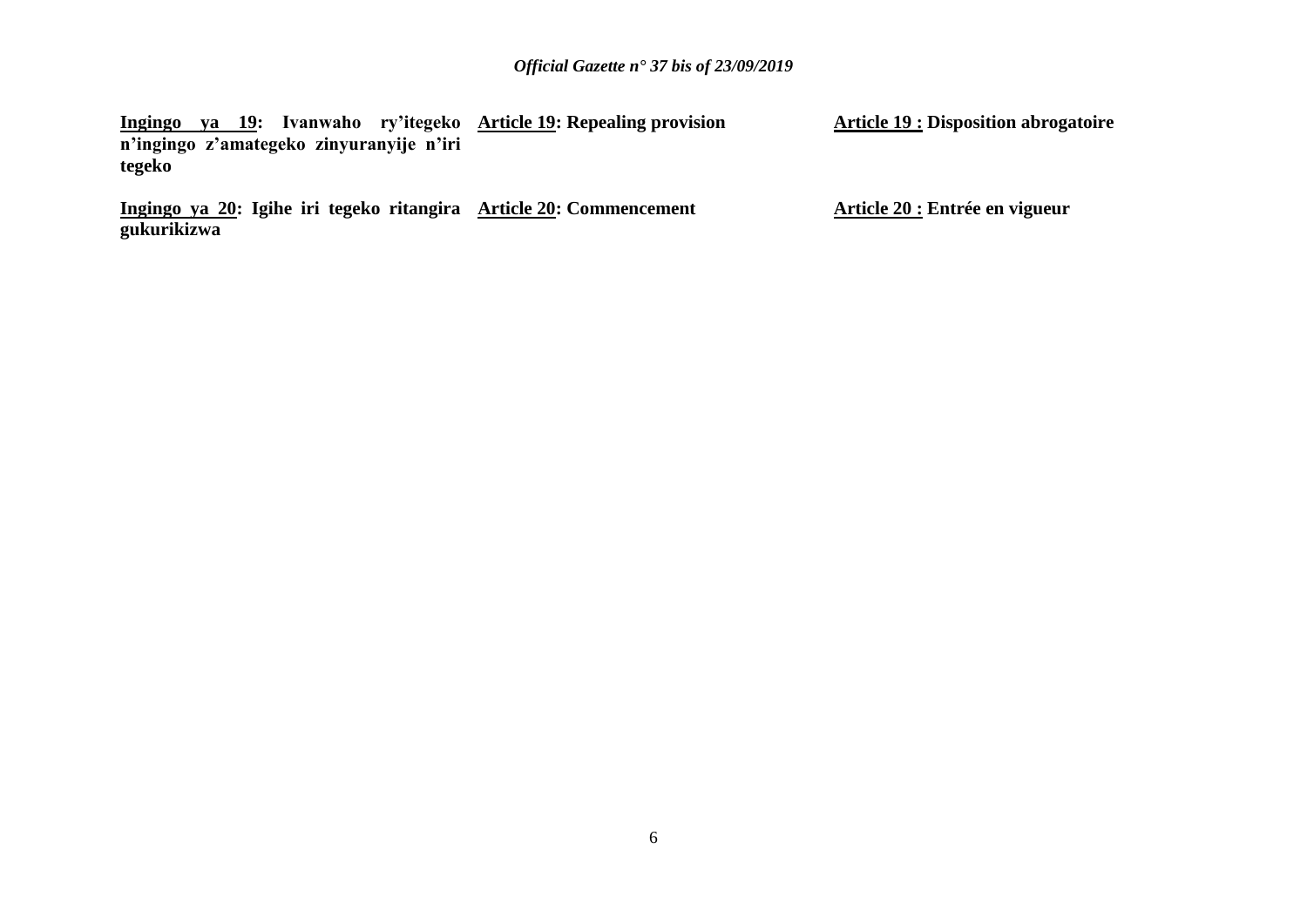**ITEGEKO N° 17/2019 RYO KU WA LAW N° 17/2019 OF 10/08/2019 10/08/2019 RYEREKEYE** IKORWA, ITUMIZWA MU MAHANGA, MANUFACTURING, IMPORTATION, D'IMPORTATION, D'UTILISATION ET **IKORESHWA N'ICURUZWA USE AND SALE OF PLASTIC CARRY DE COMMERCIALISATION DES SACS RY'AMASASHE N***'***IBIKORESHO BAGS AND SINGLE-USE PLASTIC EN PLASTIQUE ET DES OBJETS EN BIKOZWE MURI PULASITIKI ITEMS BIKORESHWA INSHURO IMWE RELATING TO THE PROHIBITION OF INTERDICTION DE FABRICATION, LOI N° 17/2019 DU 10/08/2019 PORTANT PLASTIQUE À USAGE UNIQUE** 

**Twebwe, KAGAME Paul,**  Perezida wa Repubulika;

**We, KAGAME Paul,**  President of the Republic;

**INTEKO ISHINGA AMATEGEKO THE PARLIAMENT HAS ADOPTED LE PARLEMENT A ADOPTÉ ET NOUS DUTANGAJE ITEGEKO RITYA KANDI DUTEGETSE KO IT BE PUBLISHED IN THE OFFICIAL YA REPUBULIKA Y'U RWANDA** 

### **INTEKO ISHINGA AMATEGEKO:**

Umutwe w'Abadepite, mu nama yawo yo ku wa 12 Kamena 2019;

Ishingiye ku Itegeko Nshinga rya Repubulika Pursuant to the Constitution of the Republic y'u Rwanda ryo mu 2003 ryavuguruwe mu of Rwanda of 2003 revised in 2015, especially 2015, cyane cyane mu ngingo zaryo, iya 22, in Articles 22, 53, 64, 69, 70, 88, 90, 91, 106, iya 53, iya 64, iya 69, iya 70, iya 88, iya 90, 120 and 176; iya 91, iya 106, iya 120 n'iya 176;

#### **THE PARLIAMENT:**

**RWANDA**

June 2019;

# **Nous, KAGAME Paul,**  Président de la République ;

**YEMEJE, NONE NATWE DUHAMIJE, AND WE SANCTION, PROMULGATE SANCTIONNONS, PROMULGUONS LA**  RYANDIKWA MU IGAZETI YA LETA GAZETTE OF THE REPUBLIC OF AU JOURNAL OFFICIEL DE LA **THE FOLLOWING LAW AND ORDER LOI DONT LA TENEUR SUIT ET ORDONNONS QU'ELLE SOIT PUBLIÉE RÉPUBLIQUE DU RWANDA** 

#### **LE PARLEMENT :**

The Chamber of Deputies, in its session of 12 La Chambre des Députés, en sa séance du 12 juin 2019 ;

> Vu la Constitution de la République du Rwanda de 2003 révisée en 2015, spécialement en ses articles 22, 53, 64, 69, 70, 88, 90, 91, 106, 120 et 176 ;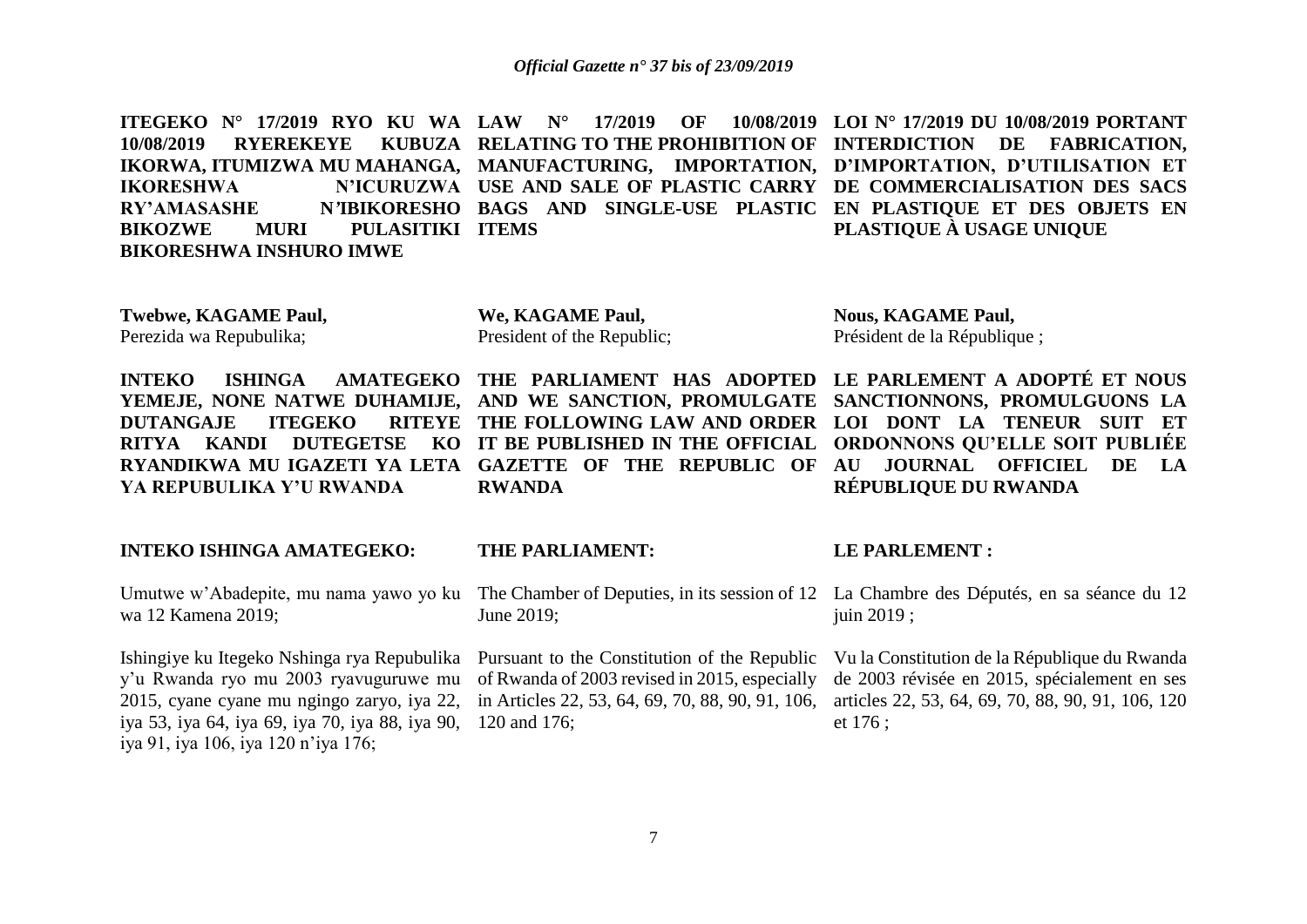10/09/2008 ryerekeye kubuza ikorwa, 10/09/2008 relating to the prohibition of itumizwa, ikoreshwa n'icuruzwa ry'amasashe manufacturing, importation, use and sale of akozwe muri pulasitiki mu Rwanda;

#### **YEMEJE:**

# **UMUTWE WA MBERE: INGINGO RUSANGE**

# **Ingingo ya mbere: Icyo iri tegeko rigamije**

Iri tegeko ribuza ikorwa, itumizwa mu This Law prohibits the manufacturing, mahanga, ikoreshwa n'icuruzwa ry'amasashe importation, use and sale of plastic carry bags n'ibikoresho bikozwe bikoreshwa inshuro imwe.

#### **Ingingo ya 2: Ibisobanuro by'amagambo**

Muri iri tegeko, amagambo akurikira afite As used in this Law, the following terms have ibisobanuro bikurikira:

1º **igikoresho gikozwe muri pulasitiki gikoreshwa inshuro imwe:** igikoresho kijugunywa gikozwe muri pulasitiki cyagenewe gukoreshwa inshuro imwe mbere yuko kijugunywa cyangwa kinagurwa. Ibikoresho bikozwe muri pulasitiki bikoreshwa inshuro imwe birimo ibikoresho bya pulasitiki bipfunyikwamo ibintu ndetse

polythene bags in Rwanda;

### **ADOPTS:**

# **PROVISIONS**

# **Article One: Purpose of this Law**

muri pulasitiki and single-use plastic items.

#### **Article 2: Definitions**

the meanings assigned to them below:

1º **single-use plastic item:** a disposable plastic item designed to be used once before it is discarded or recycled. Singleuse plastic items include plastic carry bags, oxo-degradable plastics and other items whose part is made from plastic material;

Isubiye ku Itegeko n° 57/2008 ryo ku wa Having reviewed Law n° 57/2008 of Revu la Loi n° 57/2008 du 10/09/2008 portant interdiction de la fabrication, l'importation, l'utilisation et la commercialisation des sachets en plastique au Rwanda;

# **ADOPTE:**

# **CHAPTER ONE: GENERAL CHAPITRE PREMIER : DISPOSITIONS GÉNÉRALES**

# **Article premier: Objet de la présente loi**

La présente loi interdit la fabrication, l'importation, l'utilisation et la commercialisation des sacs en plastique et des objets en plastique à usage unique.

# **Article 2: Définitions**

Aux fins de la présente loi, les termes repris ciaprès ont les significations suivantes :

1º **objet en plastique à usage unique :** objet en plastique jetable conçu pour être utilisé une fois avant d'être jeté ou recyclé. Les objets en plastique à usage unique incluent des sacs en plastique, les plastiques oxodégradables et autres objets dont une partie est fabriquée en plastique;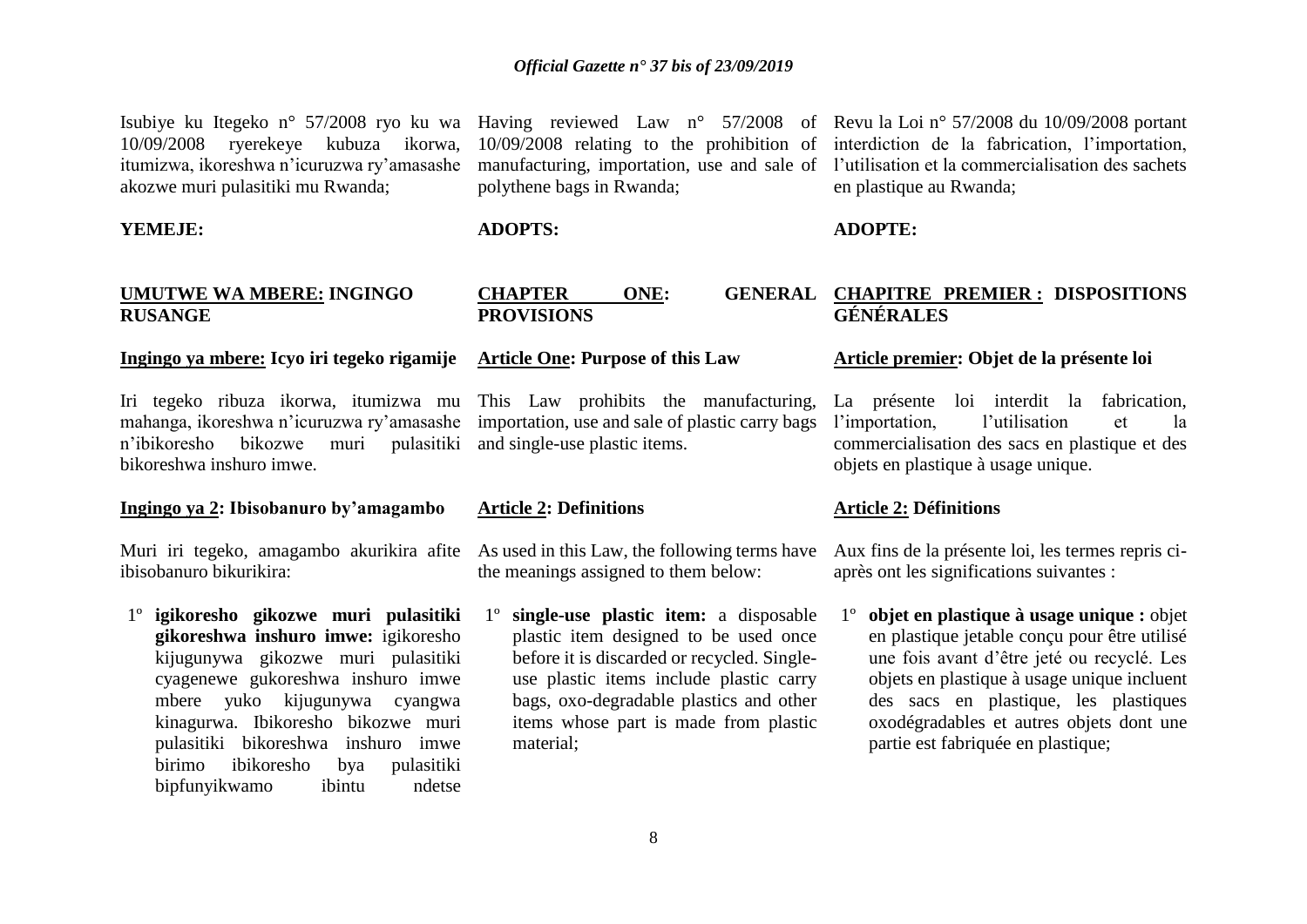n'ibikoresho bya pulasitiki zo mu bwoko bwa *oxo-degradable plastics* n'ibindi bikoresho bifite igice kimwe gikozwe muri pulasitiki;

- 2º **igikoresho gikoze muri pulasitiki ibora:** igikoresho cyose gikozwe muri pulasitiki ikoreshwa inshuro imwe cyangwa isashe bikorwa haherewe ku binyabutabire biboneka mu bimera kandi bibora mu miterere isanzwe;
- 3º **isashe:** igikoresho mvaruganda gikozwe muri pulasitiki cy'uburemere buke gikozwe n'uruhererekane rw'imiti y'ubutabire gikoreshwa mu gupfunyika cyangwa gutwaramo ibintu;
- 4º **kunagura:** uburyo bwo gukusanya no gutunganya ibikoresho bya pulasitiki byakagombye kujugunywa nk'imyanda hagamijwe kubikuramo ibikoresho bishya;
- *5º oxo-degradable plastics***:** ibikoresho bya pulasitiki byo mu bwoko bwa peteroli byongewemo ibintu bituma ibyo bikoresho iyo bihuye na ogisijeni bishwanyagurika bikavamo uduce duto twa pulasitiki cyangwa ibinyabutabire bishenguka, akenshi bikunze kwitwa *oxo-biodegradable, photo-degradable,*
- 2º **compostable plastic material:** any material made from single-use plastic or plastic carry bag made from plant-based synthetic materials capable of undergoing biological decomposition in natural conditions;
- 3º **plastic carry bag:** a synthetic industrial product with a low density composed of numerous ethane molecules used in packaging or carrying products;
- 4º **recycling:** the process of collecting and processing plastic materials that would otherwise be thrown away as trash and turning them into new products;
- 5º **oxo-degradable plastics**: petroleum based plastic materials that include additives, which through oxidation lead to the fragmentation of the plastic material into micro-fragments or to chemical decomposition, often also referred to as oxo-biodegradable, photodegradable, thermo-degradable, oxo-
- 2º **matériel plastique compostable :** tout objet en plastique à usage unique ou en sachet en plastique fabriqué en produits synthétiques à base de plantes capable de subir une décomposition biologique dans des conditions naturelles ;
- 3º **sac en plastique:** produit industriel synthétique à faible densité composé de nombreuses molécules d'éthane utilisées dans le conditionnement ou le transport de produits;
- 4º **recyclage :** action de récupérer et de traiter les déchets du matériel en plastique qui, au lieu d'être jetés, sont transformés en nouveaux produits ;
- 5º **plastique oxodégradable :** matières plastiques contenant des additifs qui, par oxydation, entraînent la fragmentation de la matière plastique en micro-fragments ou la décomposition chimique, souvent dénommées oxobiodégradables, photodégradables, thermo-dégradables, oxo-fragmentables ou additifs pro-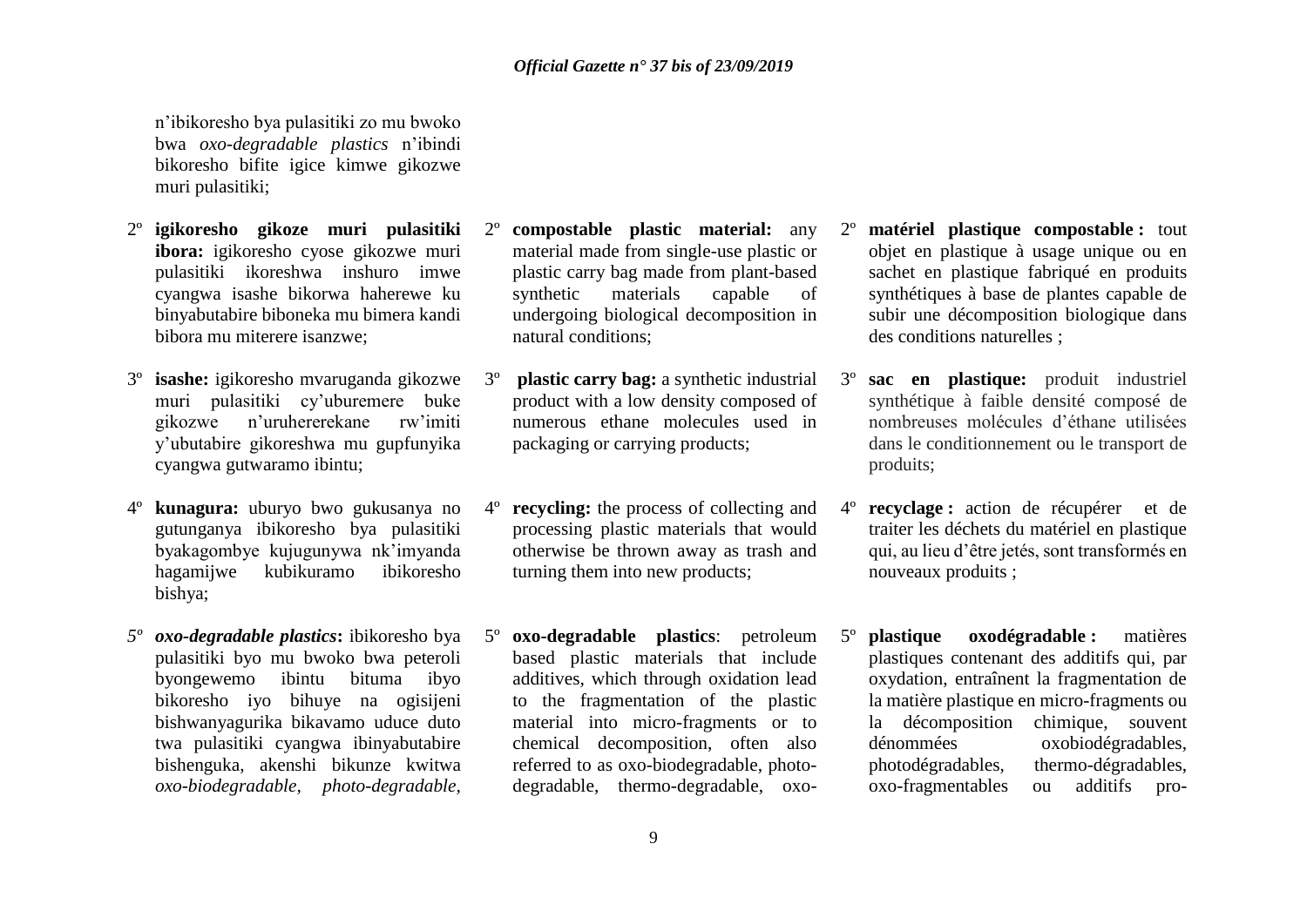*thermo-degradable, oxo-fragmentable* cyangwa pulasitiki zirimo pro-oxidant additive;

- 6º **pulasitiki:** ikintu gikomoka ku binyabutabire bya peteroli bitaremereye, byorohereye kandi bitabora;
- 7º **umuntu:** umuntu ku giti cye, abantu benshi, sosiyete y'ubucuruzi, umuryango cyangwa amakoperative bifite ubuzima gatozi;
- 8º **Urwego rubifitiye ububasha:** ikigo cy'Igihugu gishinzwe kubungabunga ibidukikije;
- 9º *woven polypropylene***:** *polypropylene* ikoze mu budodo buboshye/busobekeranye impande zombi mu rwego rwo gukora igikoresho kitaremereye ariko gikomeye kandi kiramba.

fragmentable or pro-oxidant additive containing plastics;

- 6º **plastic:** a material derived from petrochemicals that are lightweight, soft and non-compostable;
- 7º **person:** an individual, a group of individuals, a company, an organisation or a cooperative with legal personality;
- 8º **competent authority:** the national institution in charge of environmental protection;
- 9º **woven polypropylene:** polypropylene strips/threads that have been woven in two directions (warp and weft) to create a light, but strong and heavy duty material.

oxydants contenant les matières en plastique ;

- 6º **plastique :** matériel provenant de produits pétrochimiques qui sont légers, doux et non compostables ;
- 7º **personne :** personne physique, groupe de personnes, société commerciale, organisation, ou coopérative dotés d'une personnalité juridique;
- 8º **autorité compétente :** institution nationale ayant la protection de l'environnement dans ses attributions;
- 9º **polypropylène tissé :** polypropylène constitué de bandes/fils de polypropylène qui ont été tissés dans deux directions (chaîne et trame) pour créer un matériau léger mais solide et robuste.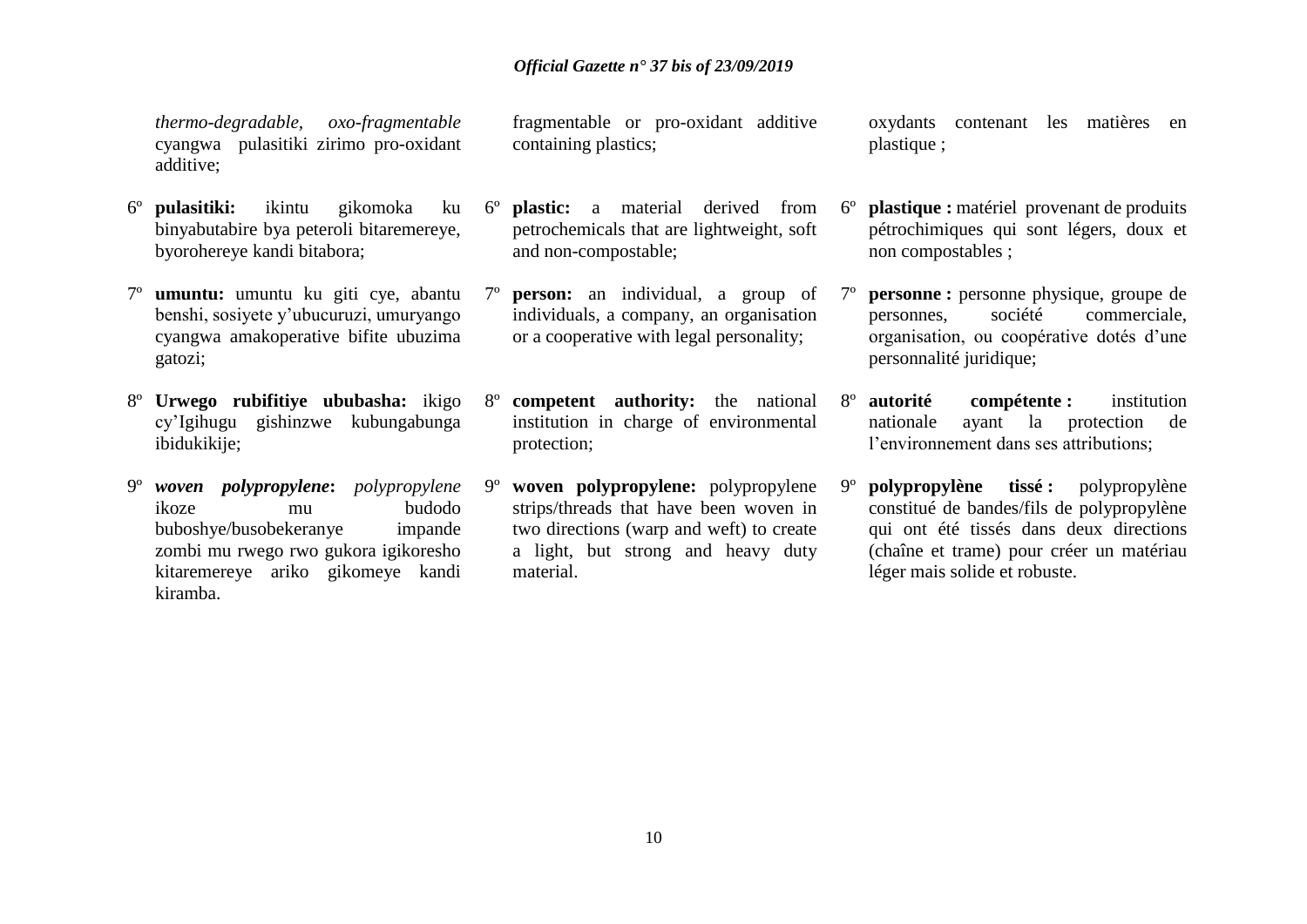**UMUTWE WA II: KUBUZA NO CHAPTER II: PROHIBITION AND KUGENZURA N'IBIKORESHO BIKOZWE PULASITIKI BIKORESHWA INSHURO IMWE CONTROL OF PLASTIC CARRY BAGS AND SINGLE-USE PLASTIC ITEMS CHAPITRE II : INTERDICTION ET CONTRÔLE DES SACS EN PLASTIQUE ET DES OBJETS EN PLASTIQUE À USAGE UNIQUE** 

**Ingingo ya 3: Kubuza amasashe Article 3: Prohibition of plastic carry bags n'ibikoresho bikozwe muri pulasitiki and single-use plastic items bikoreshwa inshuro imwe** 

cyangwa icuruzwa ry'amasashe n**'**ibikoresho of plastic carry bags and single-use plastic bikozwe muri pulasitiki bikoreshwa inshuro items is prohibited. imwe rirabujijwe.

# **Ingingo ya 4: Uruhushya rwihariye**

Ikorwa, itumizwa mu mahanga, ikoreshwa cyangwa icuruzwa ry'ibikoresho bikozwe muri pulasitiki ibora mu miterere isanzwe cyangwa *woven polypropylene* biremewe iyo authorisation from the competent authority. byabanje gutangirwa uruhushya n'Urwego rubifitiye ububasha.

n'ibikoresho bikozwe muri bikoreshwa inshuro imwe, bitewe n'impamvu competent authority. zihariye, asaba mu nyandiko uruhushya

#### **Article 4: Exceptional authorisation**

The manufacturing, importation, use or sale of home compostable plastic items or woven polypropylene is allowed subject to prior

Umuntu wifuza gukora, gutumiza no A person who intends to manufacture, import kohereza mu mahanga cyangwa gukoresha and export or use plastic carry bags and amasashe n'ibikoresho bikozwe muri single-use plastic items or pack goods in pulasitiki bikoreshwa inshuro imwe cyangwa plastic material and single-use plastic items gupfunyika ibicuruzwa mu masashe for exceptional reasons applies in writing for pulasitiki an exceptional authorisation issued by the

**Article 3 : Interdiction des sacs en plastique**

**et des objets en plastiques à usage unique** 

Ikorwa, itumizwa mu mahanga, ikoreshwa The manufacturing, use, importation or sale La fabrication, l'utilisation, l'importation ou la commercialisation des sacs en plastique et des objets en plastique à usage unique sont interdites.

#### **Article 4: Autorisation exceptionnelle**

La fabrication, l'importation, l'utilisation ou la commercialisation des objets en plastique naturellement compostable ou de polypropylène tissé sont autorisées sous réserve de l'autorisation préalable de l'autorité compétente.

Une personne ayant l'intention de fabriquer, importer et exporter ou utiliser des sacs en plastique et des objets en plastique à usage unique ou emballer des marchandises dans du plastique et des objets en plastique à usage unique pour des raisons exceptionnelles demande par écrit une autorisation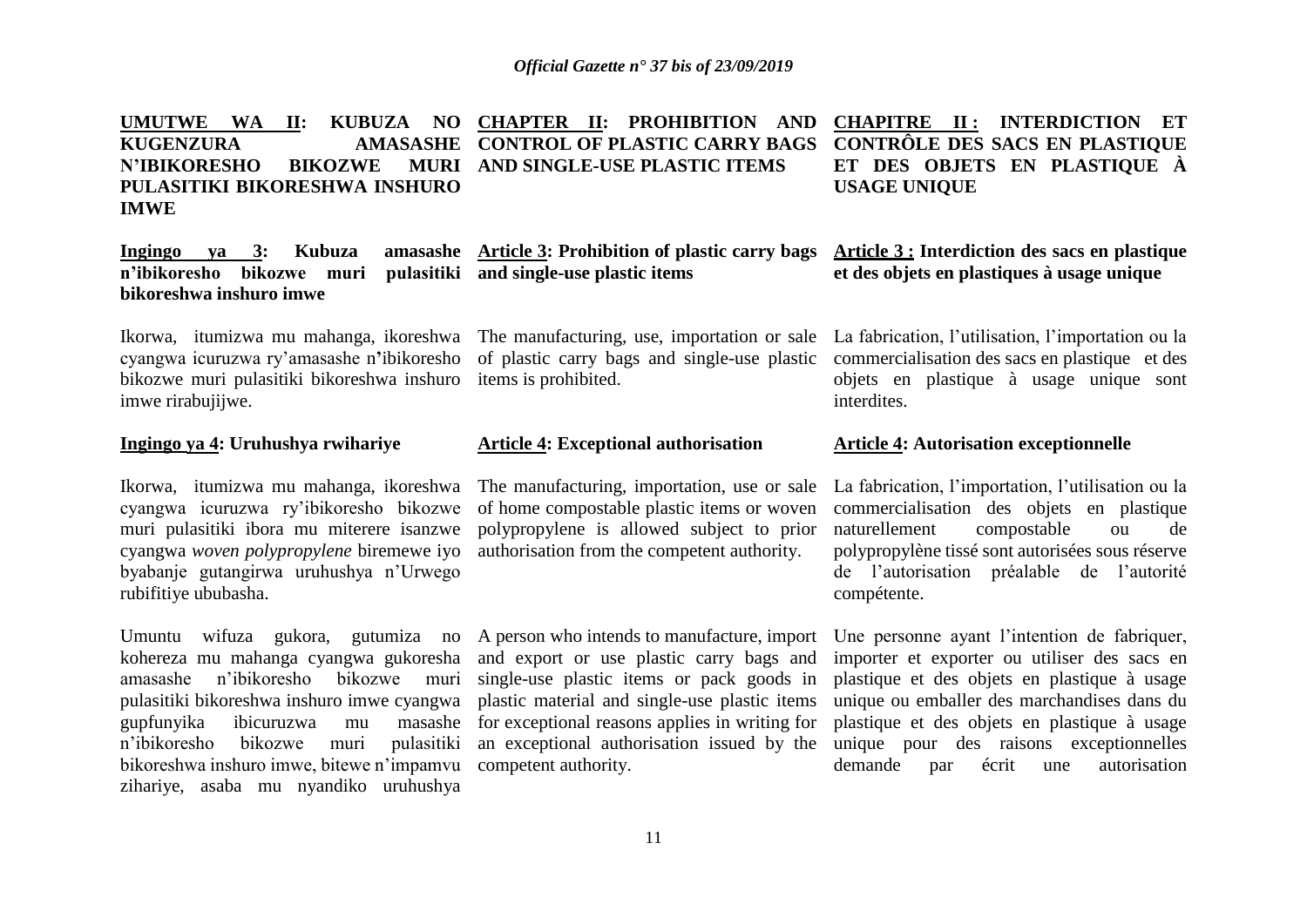rwihariye rutangwa n'Urwego rubifitiye ububasha.

Urwego rubifitiye ububasha rushyiraho imirongo ngenderwaho ku bikurikizwa guidelines on procedures and conditions for n'ibisabwa kugira ngo hatangwe uruhushya the issue of exceptional authorisation. rwihariye.

**Ingingo ya 5: Amahoro y'ibidukikije** 

Ibicuruzwa bitumijwe mu bipfunyitse mu masashe cyangwa bikoresho bikozwe muri pulasitiki environmental levy in accordance with bikoreshwa inshuro imwe byishyurirwa relevant laws. amahoro y'ibidukikije hakurikijwe amategeko abigenga.

competent authority establishes

# **Article 5: Environmental levy**

mu or single-use plastic items are subject to an

exceptionnelle préalable délivrée par l'autorité compétente.

L'Autorité compétente établit des lignes directrices sur les procédures et les conditions d'octroi d'une autorisation exceptionnelle.

# **Article 5: Taxe environnementale**

Imported goods packaged in plastic material Les marchandises importées emballées dans du plastique ou des objets en plastique à usage unique sont soumis à une taxe environnementale conformément à la législation en la matière.

**CHAPTER III: COLLECTION, CHAPITRE III: COLLECTE, EN PLASTIQUE À USAGE UNIQUE**

UMUTWE WA III: GUKUSANYA, CHAPTER **KUNAGURA NO KUGENZURA RECYCLING AND INSPECTION OF RECYCLAGE ET INSPECTION DES AMASASHE N'IBIKORESHO PLASTIC CARRY BAGS AND SINGLE-SACS EN PLASTIQUE ET DES OBJETS BIKOZWE MURI PULASITIKI USE PLASTIC ITEMS BIKORESHWA INSHURO IMWE**

**n'ibikoresho bikozwe muri pulasitiki and single-use plastic items bikoreshwa inshuro imwe** 

ucuruza amasashe n'ibikoresho bikozwe muri plastic carry bags or single-use plastic items pulasitiki bikoreshwa inshuro imwe agomba must put in place mechanisms to collect and gushyiraho uburyo bwo gukusanya no segregate used plastic carry bags and singlegutandukanya amasashe n'ibikoresho

**Ingingo ya 6: Gukusanya amasashe Article 6: Collection of plastic carry bags** 

Umuntu wese ukora, uranguza cyangwa Every manufacturer, wholesaler or retailer of

# **Article 6 : Collecte de sacs en plastique et des objets en plastique à usage unique**

Tout fabricant, grossiste ou détaillant des sacs en plastique ou des objets en plastique à usage unique doit mettre en place des mécanismes pour la collecte et la séparation des sacs en plastique et des objets en plastique à usage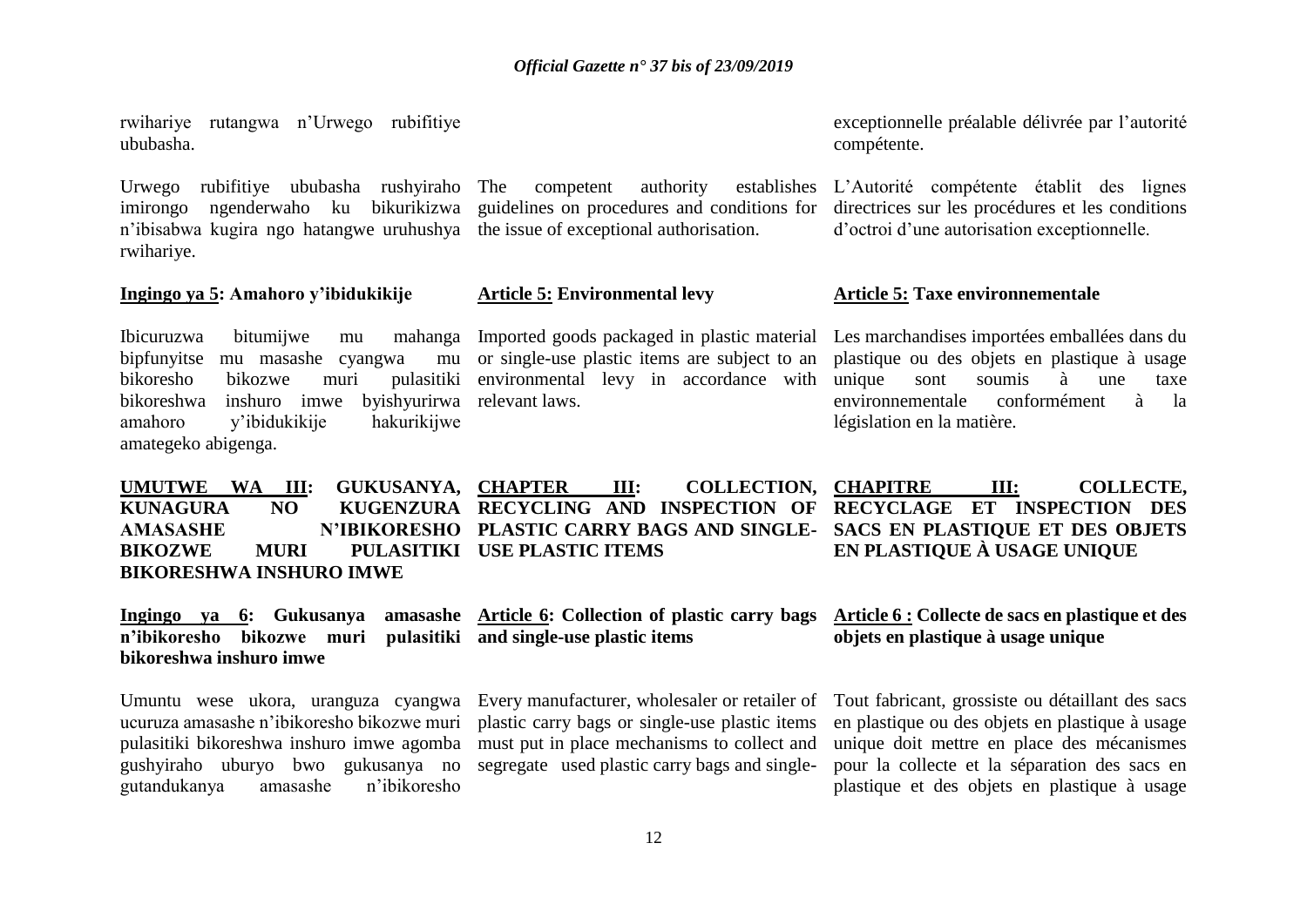bikozwe muri pulasitiki bikoreshwa inshuro use plastic items and hand them over to the imwe byakoreshejwe no kubishyikiriza recycling plants. inganda zibinagura.

**n'ibikoresho bikozwe muri pulasitiki and single-use plastic items bikoreshwa inshuro imwe byakoreshejwe**

Umuntu wese unagura amasashe n'ibikoresho Every person recycling used plastic carry bikozwe muri pulasitiki bikoreshwa inshuro imwe byakoreshejwe agomba kubikora mu a way that protects the environment. buryo butangiza ibidukikije.

# **Ingingo ya 8: Inzego zishinzwe kugenzura**

itumizwa n'iyoherezwa mu mahanga, ikoreshwa cyangwa icuruzwa ry'amasashe n'ibikoresho bikozwe muri pulasitiki plastic items are the following: bikoreshwa inshuro imwe ni izi zikurikira:

- 1º Polisi y'u Rwanda;
- 2º Urwego rushinzwe Gasutamo;
- 3º Urwego rw'Igihugu rushinzwe Ubugenzacyaha;
- 4º Ikigo cy'Igihugu cyo Kubungabunga Ibidukikije;
- 5º Ikigo cy'Igihugu gitsura Ubuziranenge;

# **Ingingo ya 7: Kunagura amasashe Article 7: Recycling used plastic carry bags**

bags and single-use plastic items must do it in

# **Article 8: Institutions responsible for Article 8 : Institutions chargées d'inspection inspection**

manufacturing, importation and exportation, use or sale of plastic carry bags or single-use

- 1º Rwanda National Police;
- 2º Institution in charge of Customs;
- 3º Rwanda Investigation Bureau;
- 4º Rwanda Environment Management Authority;
- 5º Rwanda Standards Board;

unique utilisés et les remettre aux usines de recyclage.

# **Article 7 : Recyclage des sacs en plastique et des objets en plastique à usage unique utilisés**

Toute personne procédant au recyclage des sacs en plastique et des objets en plastique à usage unique utilisés doit le faire d'une manière à assurer la protection de l'environnement.

Inzego zishinzwe kugenzura ikorwa, Institutions responsible for inspection of Les institutions chargées d'inspecter la fabrication, l'importation et l'exportation, l'utilisation ou la commercialisation des sacs en plastique ou des objets en plastique à usage unique sont les suivantes:

- 1º la Police Nationale du Rwanda,
- 2º l'Institution chargée des Douanes;
- 3º l'Office Rwandais d'Investigation;
- 4º l'Office Rwandais de Protection de l'Environnement;
- 5º l'Office Rwandais de Normalisation;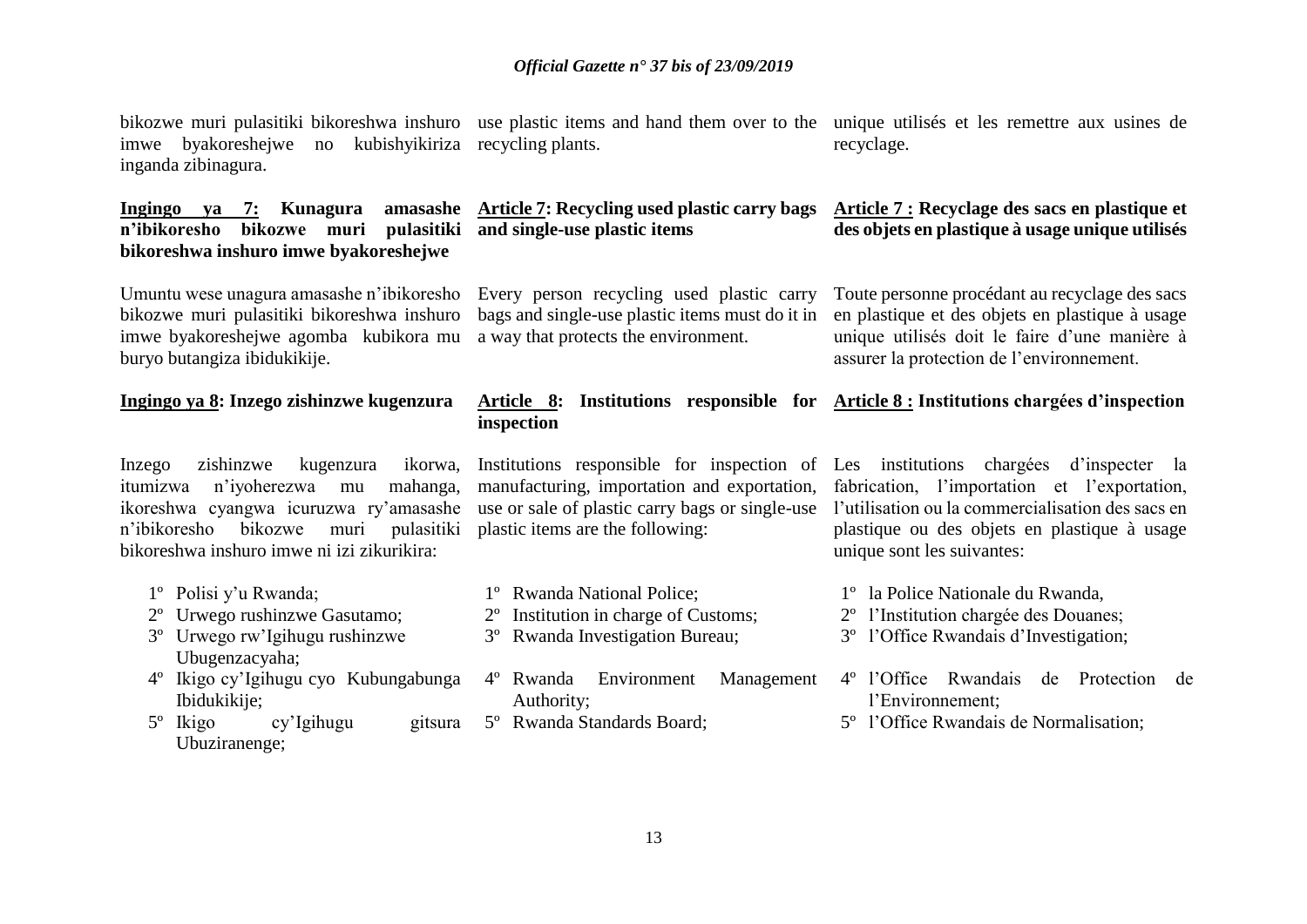| $6^{\circ}$<br>Ikigo<br>cy'Igihugu<br>gishinzwe<br>bw'Ubuziranenge,<br>Ubugenzuzi<br>Ihiganwa mu Bucuruzi no Kurengera<br>abaguzi;                                                                                                                                                                              | 6° Rwanda Inspectorate, Competition and<br><b>Consumer Protection Authority;</b>                                                                                                                                                                                      | 6° l'Office<br>Rwandais<br>d'Inspection,<br>de<br>de<br>Protection<br>Concurrence<br>et<br>du<br>Consommateur;                                                                                                                                                                                        |
|-----------------------------------------------------------------------------------------------------------------------------------------------------------------------------------------------------------------------------------------------------------------------------------------------------------------|-----------------------------------------------------------------------------------------------------------------------------------------------------------------------------------------------------------------------------------------------------------------------|-------------------------------------------------------------------------------------------------------------------------------------------------------------------------------------------------------------------------------------------------------------------------------------------------------|
| z'imitegekere<br>$7^{\circ}$<br>inzego<br>y'Igihugu<br>zegerejwe abaturage.                                                                                                                                                                                                                                     | administrative decentralised entities.<br>$7^{\circ}$                                                                                                                                                                                                                 | 7 <sup>°</sup> les entités administratives décentralisées.                                                                                                                                                                                                                                            |
| UMUTWE WA IV: IBIHANO BYO MU<br><b>RWEGO RW'UBUTEGETSI</b>                                                                                                                                                                                                                                                      | <b>CHAPTER</b><br><b>ADMINISTRATIVE</b><br>IV:<br><b>SANCTIONS</b>                                                                                                                                                                                                    | <b>CHAPITRE</b><br><b>SANCTIONS</b><br>IV:<br><b>ADMINISTRATIVES</b>                                                                                                                                                                                                                                  |
| Gukora<br>amasashe<br>Ingingo<br><b>va</b> 9:<br>n'ibikoresho<br>bikozwe muri<br>pulasitiki<br>bikoreshwa inshuro imwe                                                                                                                                                                                          | <b>Article 9: Manufacturing of plastic carry</b><br>bags and single-use plastic items                                                                                                                                                                                 | <b>Article 9: Fabrication des sacs en plastique</b><br>et des objets en plastique à usage unique                                                                                                                                                                                                      |
| Umuntu<br>amasashe<br>n'ibikoresho<br>ukora<br>bikozwe muri pulasitiki bikoreshwa inshuro<br>ahanishwa gufungirwa ibikorwa,<br>imwe<br>kwamburwa ayo masashe n' ibyo bikoresho<br>no kwishyura ihazabu yo mu rwego<br>rw'ubutegetsi ingana na miliyoni icumi<br>y'u Rwanda (10.000.000<br>z'amafaranga<br>FRW). | A person who manufactures plastic carry bags<br>and single-use plastic items is liable to closure<br>of the activity, dispossession of those plastic<br>carry bags and such items and to an<br>administrative fine of ten million Rwandan<br>francs (FRW 10,000,000). | Une personne qui fabrique les sacs en plastique<br>et les objets en plastique à usage unique est<br>passible de la fermeture des activités, de la<br>dépossession de ces sacs en plastique et de ces<br>objets et d'une amende administrative de dix<br>millions de francs rwandais (10.000.000 FRW). |
| Ingingo va 10: Kwinjiza mu Gihugu Article 10: Importation of plastic carry<br>amasashe n'ibikoresho bikozwe<br>muri<br>pulasitiki bikoreshwa inshuro imwe                                                                                                                                                       | bags and single-use plastic items                                                                                                                                                                                                                                     | <b>Article 10: Importation des sacs en plastique</b><br>et des objets en plastique à usage unique                                                                                                                                                                                                     |
| Umuntu utumiza mu mahanga amasashe<br>n'ibikoresho<br>pulasitiki<br>bikozwe<br>muri<br>inshuro<br>ahanishwa<br>bikoreshwa<br>imwe<br>kwamburwa ayo masashe n'ibyo bikoresho no                                                                                                                                  | A person who imports plastic carry bags and<br>single-use plastic items is liable to<br>dispossession of those plastic carry bags and<br>such items and to an administrative fine                                                                                     | Une personne qui importe des sacs en plastique<br>et objets en plastique à usage unique est passible<br>de la dépossession de ces sacs en plastique et<br>de ces objets et d'une amende administrative                                                                                                |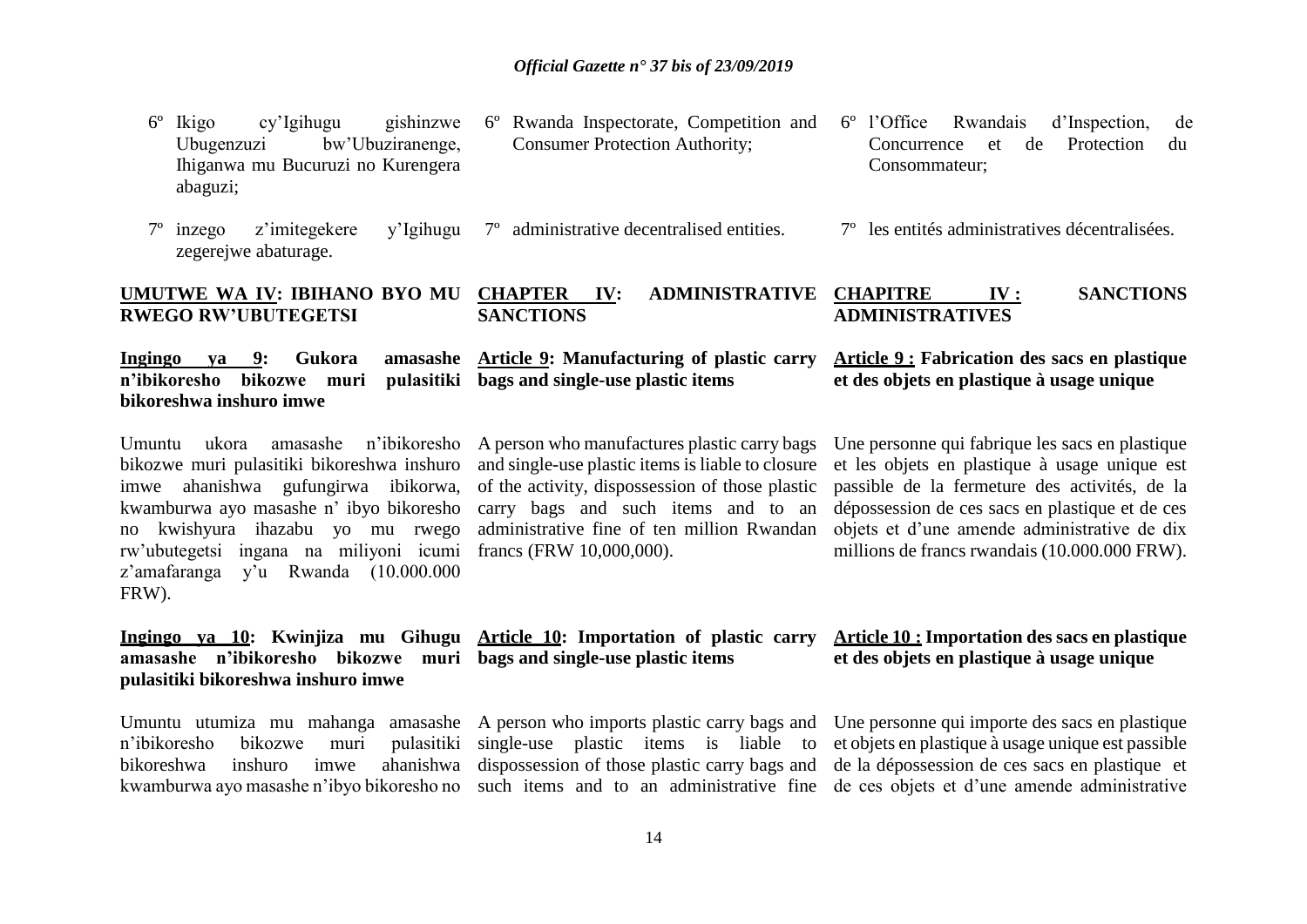kwishyura ihazabu yo mu rw'ubutegetsi ingana n'inshuro icumi (10) those plastic carry bags and single-use plastic z'agaciro k'ayo masashe n'ibyo bikoresho items. bikozwe muri pulasitiki bikoreshwa inshuro imwe.

# **n'ibikoresho bikozwe muri pulasitiki and single-use plastic items bikoreshwa inshuro imwe**

bikozwe muri pulasitiki bikoreshwa inshuro use plastic items is liable to an administrative imwe ahanishwa ihazabu yo mu rwego fine of seven hundred thousand Rwandan rw'ubutegetsi ingana n'amafaranga y'u francs (FRW 700, 000) and dispossession of Rwanda ibihumbi magana arindwi (700.000 those plastic carry bags and such items. FRW) kandi ayo amasashe n' ibyo bikoresho akabyamburwa.

**n'ibikoresho bikozwe muri pulasitiki and single-use plastic items bikoreshwa inshuro imwe** 

Umuntu ucuruza mu buryo butaranguza A retailer of plastic carry bags and single-use amasashe n'ibikoresho bikozwe pulasitiki bikoreshwa inshuro ahanishwa ihazabu yo mu rw'ubutegetsi ingana Rwanda ibihumbi magana atatu (300.000 FRW) kandi ayo masashe n'ibyo bikoresho akabyamburwa.

rwego equivalent to ten  $(10)$  times of the value of

# **Ingingo ya 11: Kuranguza amasashe Article 11: Wholesale of plastic carry bags**

Umuntu uranguza amasashe n'ibikoresho A wholesaler of plastic carry bags and single-

# **Ingingo ya 12: Gucuruza amasashe Article 12: Retailing of plastic carry bags**

plastic items is liable to an administrative fine imwe of three hundred thousand Rwandan francs (FRW 300,000) and dispossession of those  $n$ 'amafaranga  $y'u$  plastic carry bags and such items.

équivalent à dix (10) fois de la valeur de ces sacs en plastique et objets en plastique à usage unique.

# **Article 11 : Vente en gros des sacs en plastique et des objets en plastique à usage unique**

Une personne qui vend en gros des sacs en plastique et des objets en plastique à usage unique est passible d'une amende administrative de sept cent mille francs rwandais (700.000 FRW) et de la dépossession de ces sacs en plastique et de ces objets.

# **Article 12 : Vente en détail des sacs en plastique et des objets en plastique à usage unique**

Une personne qui vend en détail des sacs en plastique et des objets en plastique à usage unique est passible d'une amende administrative de trois cent mille francs rwandais (300.000 FRW) et d'une dépossession de ces sacs en plastique et de ces objets.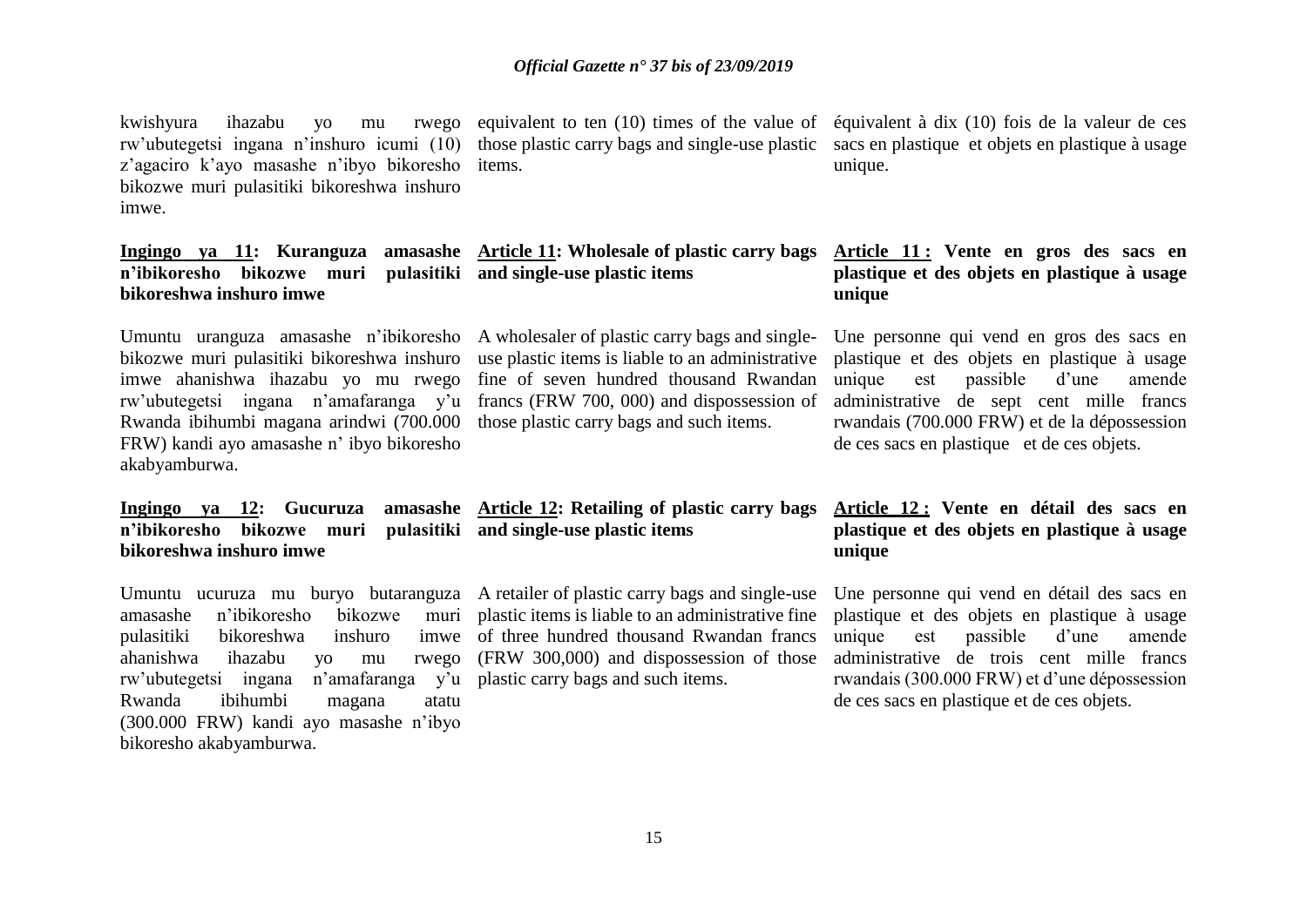Urwego rubifitiye ububasha rugena uburyo The competent Authority determines the bw'imicungire y'amasashe n'ibikoresho modalities of managing the dispossessed bikozwe muri pulasitiki bikoreshwa inshuro plastic carry bags and single-use plastic items imwe byambuwe bivugwa mu ngingo ya 9, referred to in Articles 9, 10, 11 and 12. iya 10, iya 11 n'iya 12.

# **Ingingo ya 13: Kurunda cyangwa Article 13: Piling or disposing of plastic kujugunya imyanda y'amasashe n'ibindi carry bag waste and other single-use bikoresho bikozwe muri pulasitiki plastic items on unauthorised place bikoreshwa inshuro imwe ahatemewe**

imyanda y'amasashe n'ibikoresho bya carry bag waste and other single-use plastic pulasitiki bikoreshwa inshuro imwe ahantu items on unauthorised public or private place adafitiye uruhushya haba aha Leta cyangwa is liable to an administrative fine of fifty ah'umuntu ku giti cye, ahanishwa ihazabu yo thousand Rwandan francs (FRW 50,000) and mu rwego rw'ubutegetsi y'amafaranga y'u is ordered to remove such waste and repair Rwanda ibihumbi mirongo itanu (50.000 damages caused by him or her. FRW) kandi agategekwa kuvanaho iyo myanda no gusubiranya ibyo yangije.

Iyo ibikorwa bivugwa mu gika cya mbere If the acts referred to in Paragraph One of this cy'iyi ngingo bikozwe n'umuntu ufite Article are committed by a person having uruhushya rwihariye rwo gukoresha amasashe exceptional authorisation to use plastic carry n'ibikoresho bikozwe muri bikoreshwa inshuro imwe gutunganya imyanda, ahanishwa ihazabu yo fine of five million Rwandan francs (FRW mu rwego rw'ubutegetsi y'amafaranga y'u 5,000,000). The authorisation is also Rwanda miliyoni eshanu (5.000.000 FRW). suspended or withdrawn. Uruhushya kandi rurahagarikwa cyangwa akarwamburwa.

Umuntu wese urunda cyangwa ujugunya Any person who piles or disposes of plastic

bags and single-use plastic items or to treat waste, he or she is liable to an administrative

L'autorité compétente détermine les modalités de gestion des sacs en plastique et des objets en plastique à usage unique dépossédés visés aux articles 9, 10, 11 et 12.

# **Article 13 : Empiler ou jeter des déchets de sacs en plastique et des autres objets en plastique à usage unique dans un lieu non autorisé**

Toute personne qui empile ou jette des déchets de sacs en plastique et des autres objets en plastique à usage unique dans un lieu public ou privé non autorisé est passible d'une amende administrative de cinquante mille francs rwandais (50.000 FRW) et est tenue d'enlever ces déchets et de réparer les dommages qu'elle a causés.

Lorsque les actes visés à l'alinéa premier du présent article sont commis par une personne ayant une autorisation exceptionnelle d'utiliser les sacs en plastique et les objets en plastique à usage unique ou de traiter les déchets, cette personne est passible d'une amende administrative de cinq millions de francs rwandais (5.000.000 FRW). L'autorisation est également suspendue ou retirée.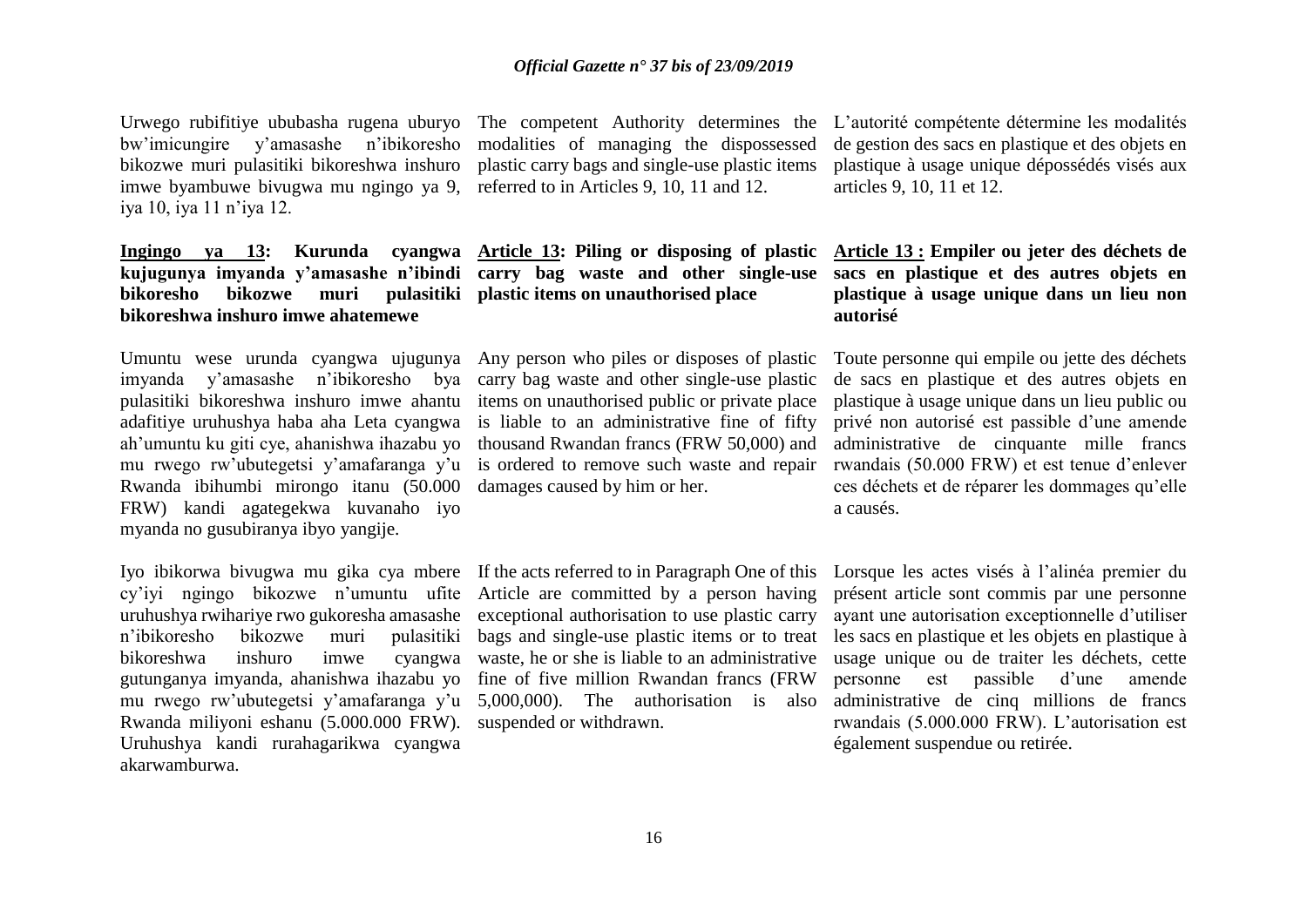# **Ingingo ya 14: Isubirakosa**

Iyo ibikorwa bivugwa mu ngingo ya 9, In case of recidivism of acts provided for in byongeye gukorwa, ihazabu yo mu rwego administrative fine is doubled. rw'ubutegetsi yikuba kabiri.

# **Ingingo ya 15: Igihe cyo kwishyura ihazabu Article 15: Period for payment of an yo mu rwego rw'ubutegetsi**

Umuntu uciwe ihazabu yo mu rwego A person subject to the payment of an rw'ubutegetsi iteganywa muri iri tegeko, administrative fine provided for in this Law is ayishyura mu gihe cy'iminsi itarenze irindwi required to pay them within seven (7) working  $(7)$  v'akazi ibarwa uhereve yabimenyesherejwe mu nyandiko kandi temporary closure of the activities, if any. ibikorwa bye biba bihagaritswe by'agateganyo iyo bihari.

rw'ubutegetsi uvugwa mu gika kibanziriza iki Paragraph is subject to the payment of an atubahirije ibiteganwa muri icyo gika, ayishyura yongeyeho inyungu y'ubukererwe ingana na rimwe n'igice ku ijana (1,5 %) yayo yagombaga kwishyura kuri buri munsi one point five percent (1.5 %) of this amount chaque jour de retard. w'ubukererwe.

**Ingingo ya 16: Urwego rushinzwe Article 16: Authority responsible for the Article 16 : Autorité chargée du kwishyuza ihazabu yo mu rwego recovery an administrative fine rw'ubutegetsi**

# **Article 14: Recidivism**

iya 10, iya 11, iya 12 n'iya 13 z'iri tegeko Articles 9, 10, 11, 12 and 13 of this Law, the

# **administrative fine**

igihe days from receipt of the written notice with a

Iyo uwaciwe ihazabu yo mu rwego If the person referred to in the preceding administrative fine and fails to comply with the provisions of the same Paragraph, he or she pays the amount due with late interest of for each day of delay.

#### **Article 14 : Récidive**

En cas de récidive des actes prévus aux articles 9, 10, 11, 12 et 13 de la présente loi, l'amende administrative est portée au double.

# **Article 15 : Délai de paiement d'une amende administrative**

Une personne qui se voit imposer une amende administrative prévue par la présente loi s'en acquitte dans les sept (7) jours ouvrables suivant la réception d'un avis écrit avec une suspension temporaire des activités, le cas échéant.

Si la personne visée à l'alinéa précédent se voit imposer l'amende administrative et ne respecte pas les dispositions dudit alinéa, elle paie le montant dû avec des intérêts de retard d'un point cinq pourcent (1,5 %) de ce montant pour

# **recouvrement d'une amende administrative**

Inzego zishinzwe kugenzura no gukurikirana Institutions responsible for inspection and Les institutions chargées de l'inspection et du kubuza ikorwa, itumizwa mu mahanga, control of the prohibition of manufacturing, contrôle de l'interdiction de la fabrication,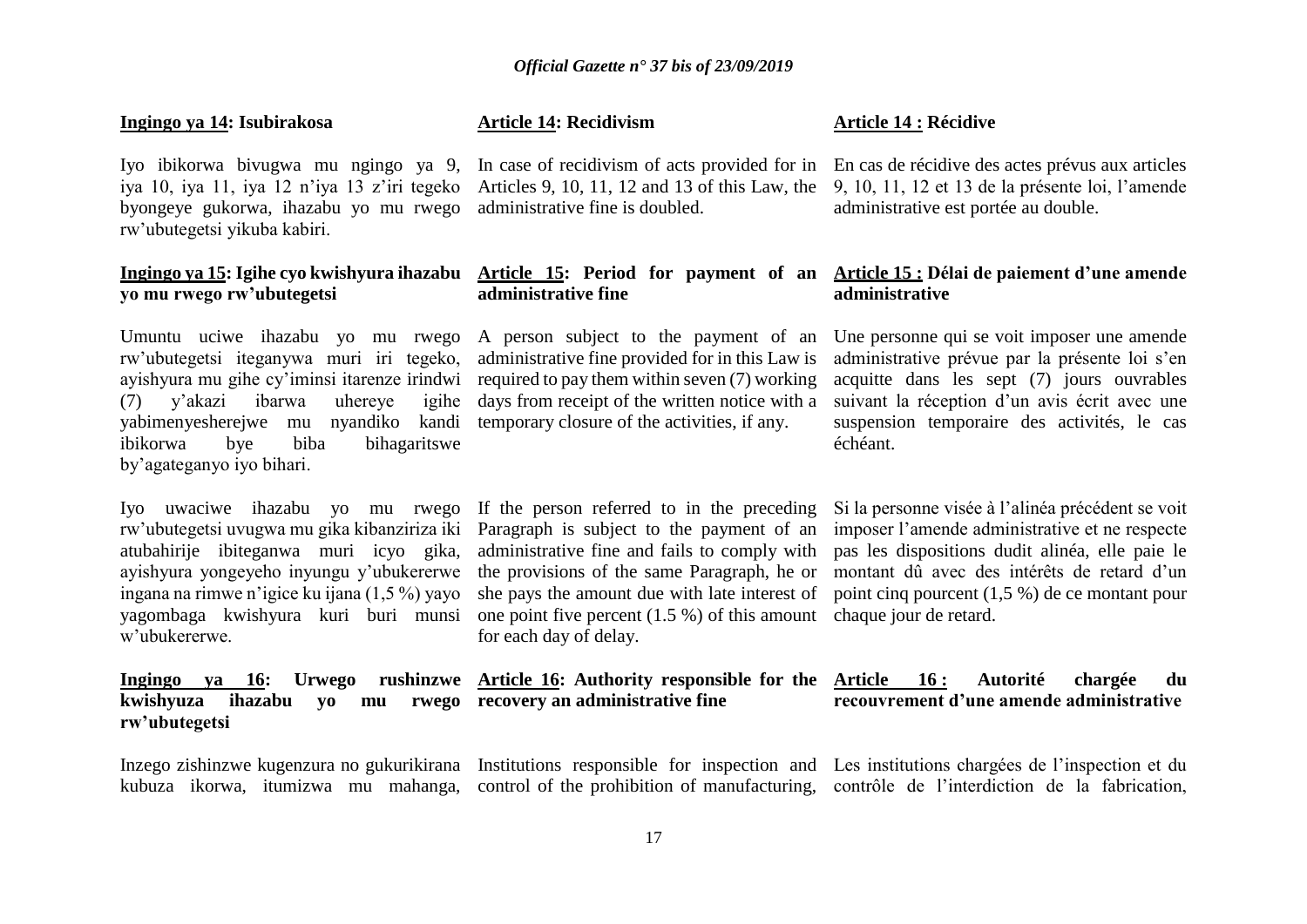n'ibikoresho bikozwe muri pulasitiki and single-use plastic items referred to in bikoreshwa inshuro imwe zavuzwe mu Article 8 of this Law are entrusted with kwishyuza ihazabu yo mu rw'ubutegetsi.

mu Kigega cy'Igihugu cy'Ibidukikije.

rwego administrative fine.

National Fund for Environment.

ikoreshwa n'icuruzwa ry'amasashe importation, use and sale of plastic carry bags l'importation, l'utilisation et la ngingo ya 8 y'iri tegeko zifite ububasha bwo powers to enforce payment of the l'article 8 de la présente loi, ont les pouvoirs de commercialisation des sacs en plastique et des objets en plastique à usage unique visées à recouvrer l'amende administrative.

Ihazabu yo mu rwego rw'ubutegetsi ishyirwa The administrative fine is deposited into the L'amende administrative est versée au Fond National de l'Environnement.

#### **UMUTWE WA V: INGINGO CHAPTER V: TRANSITIONAL AND Z'INZIBACYUHO N'IZISOZA FINAL PROVISIONS CHAPITRE V : DISPOSITIONS TRANSITOIRES ET FINALES**

# **Ingingo ya 17: Igihe cy'inzibacyuho**

Ibikoresho bikozwe muri pulastiki Single-use plastic items which are already bikoreshwa inshuro imwe cyangwa biri mu bubiko ntibigengwa n'iri application of this Law within three (3) igihe iri tegeko ryatangiye gukurikizwa.

Inganda zo mu Rwanda zisanzwe zikora ibikoresho bikozwe muri pulasitiki manufacturing single-use plastic items must bikoreshwa inshuro imwe, gukurikiza ibiteganywa n'iri tegeko mu gihe two (2) years from the date of publication of kitarenze imyaka ibiri (2) uhereye ku munsi iri this Law in the Official Gazette of the tegeko ritangarijwe mu Igazeti ya Leta ya Republic of Rwanda. Repubulika y'u Rwanda.

# **Article 17: Transitional period**

by a turnity by a cordered or in stock are exempted from the

zigomba comply with the provisions of this Law within

#### **Article 17 : Période transitoire**

tegeko mu gihe cy'amezi atatu (3) uhereye months from the commencement of this Law. mois suivant l'entrée en vigueur de la présente Les objets en plastique à usage unique qui sont déjà commandés ou en stock sont exonérés de l'application de la présente loi dans les trois (3) loi.

> The existing factories in Rwanda Les usines existantes au Rwanda qui fabriquent des objets en plastique à usage unique doivent se conformer aux dispositions de la présente loi dans les deux (2) ans suivant la publication de la présente loi au Journal Officiel de la République du Rwanda.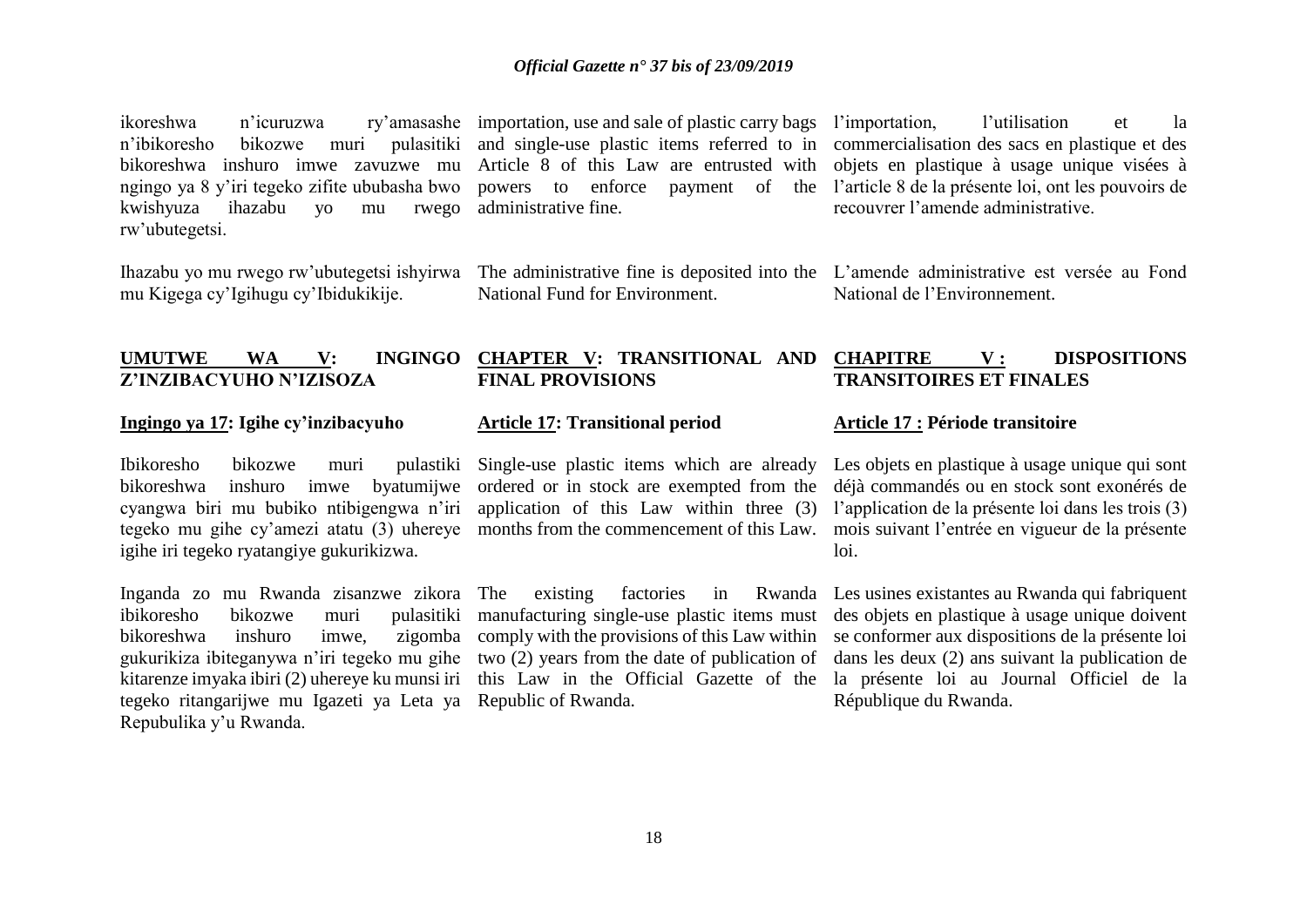| n'itorwa by'iri tegeko                                                                                                                                                                    | adoption of this Law                                                                                                                                                                                                                                             | Ingingo ya 18: Itegurwa, isuzumwa Article 18: Drafting, consideration and Article 18: Initiation, examen et adoption de<br>la présente loi                                                                                                                                  |
|-------------------------------------------------------------------------------------------------------------------------------------------------------------------------------------------|------------------------------------------------------------------------------------------------------------------------------------------------------------------------------------------------------------------------------------------------------------------|-----------------------------------------------------------------------------------------------------------------------------------------------------------------------------------------------------------------------------------------------------------------------------|
| Iri<br>tegeko<br>ryateguwe<br>mu<br>rw'Icyongereza, risuzumwa kandi ritorwa mu and adopted in Ikinyarwanda.<br>rurimi rw'Ikinyarwanda.                                                    | rurimi This Law was drafted in English, considered                                                                                                                                                                                                               | La présente loi a été initiée en anglais, examinée<br>et adoptée en Ikinyarwanda.                                                                                                                                                                                           |
| Ingingo ya 19: Ivanwaho ry'itegeko Article 19: Repealing provision<br>n'ingingo z'amategeko zinyuranyije n'iri<br>tegeko                                                                  |                                                                                                                                                                                                                                                                  | <b>Article 19 : Disposition abrogatoire</b>                                                                                                                                                                                                                                 |
| kubuza ikorwa,<br>ryerekeye<br>ikoreshwa n'icuruzwa ry'amasashe akozwe<br>muri pulasitiki mu Rwanda n'ingingo zose<br>z'amategeko abanziriza iri kandi zinyuranyije<br>na ryo bivanyweho. | Itegeko n° 57/2008 ryo ku wa 10/09/2008 Law n° 57/2008 of 10/09/2008 relating to the<br>itumizwa, prohibition of manufacturing, importation,<br>use and sale of polythene bags in Rwanda and<br>all prior legal provisions contrary to this Law<br>are repealed. | La Loi nº 57/2008 du $10/09/2008$ portant<br>interdiction de la fabrication, l'importation,<br>l'utilisation et la commercialisation des sachets<br>en plastique au Rwanda et toutes les<br>dispositions légales antérieures contraires à la<br>présente loi sont abrogées. |
| Ingingo ya 20: Igihe iri tegeko ritangira Article 20: Commencement<br>gukurikizwa                                                                                                         |                                                                                                                                                                                                                                                                  | Article 20 : Entrée en vigueur                                                                                                                                                                                                                                              |
| ritangarijweho mu Igazeti ya Leta ya<br>Repubulika y'u Rwanda.                                                                                                                            | Iri tegeko ritangira gukurikizwa ku munsi This Law comes into force on the date of its<br>publication in the Official Gazette of the<br>Republic of Rwanda.                                                                                                      | La présente loi entre en vigueur le jour de sa<br>publication au Journal Officiel de la République<br>du Rwanda.                                                                                                                                                            |
| Kigali, on 10/08/2019                                                                                                                                                                     | Kigali, on 10/08/2019                                                                                                                                                                                                                                            | Kigali, le 10/08/2019                                                                                                                                                                                                                                                       |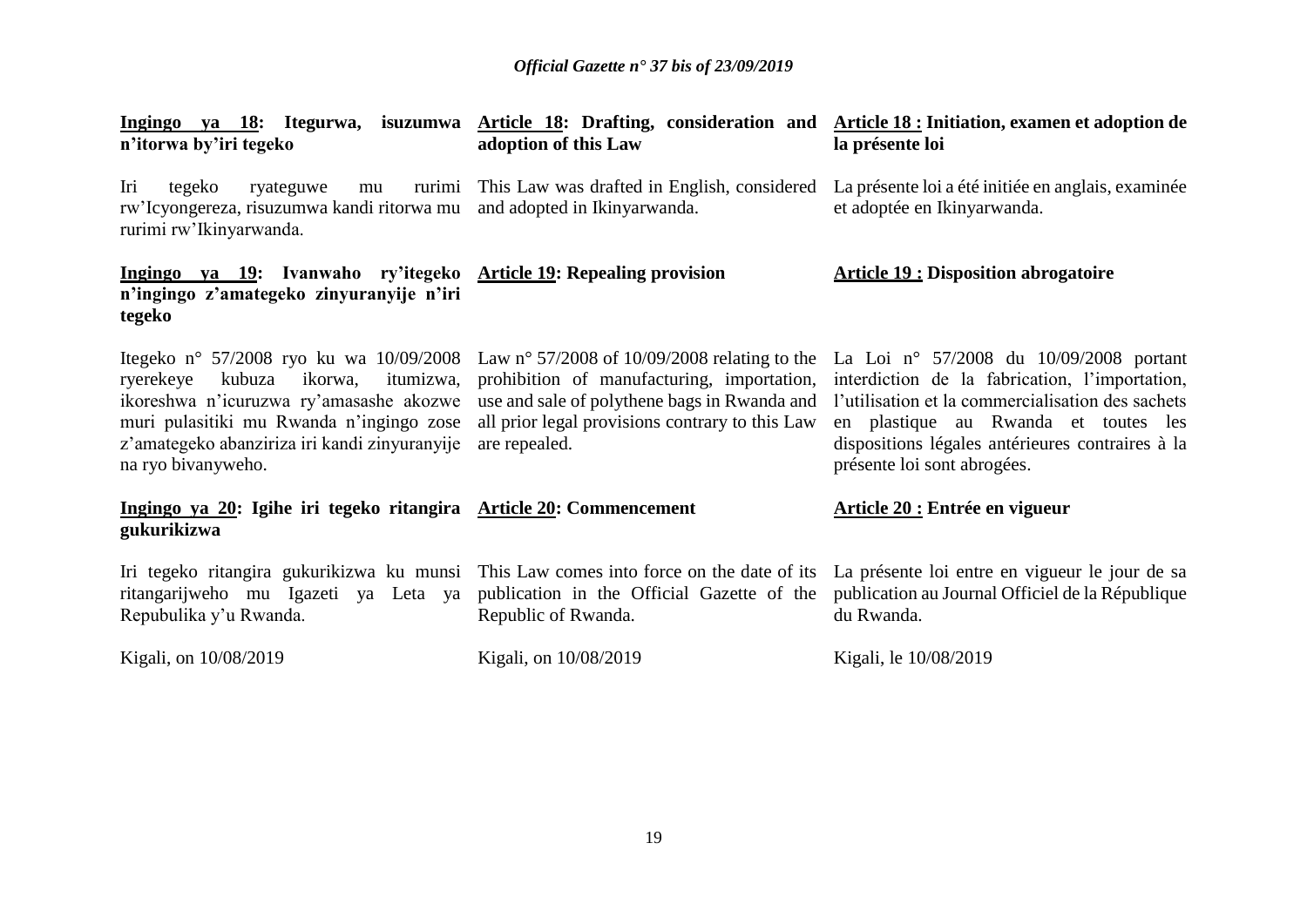**(sé) KAGAME Paul** Perezida wa Repubulika

**(sé) Dr NGIRENTE Edouard** Minisitiri w'Intebe

**Bibonywe kandi bishyizweho Ikirango cya Repubulika:**

**(sé) KAGAME Paul** President of the Republic

**(sé) Dr NGIRENTE Edouard** Prime Minister

**Seen and sealed with the Seal of the Republic:**

**(sé) KAGAME Paul** Président de la République

**(sé) Dr NGIRENTE Edouard** Premier Ministre

**Vu et scellé du Sceau de la République :**

**(sé)**

**BUSINGYE Johnston** Minisitiri w'Ubutabera/Intumwa Nkuru ya Leta

**(sé) BUSINGYE Johnston** Minister of Justice/Attorney General **(sé)**

**BUSINGYE Johnston** Ministre de la Justice/Garde des Sceaux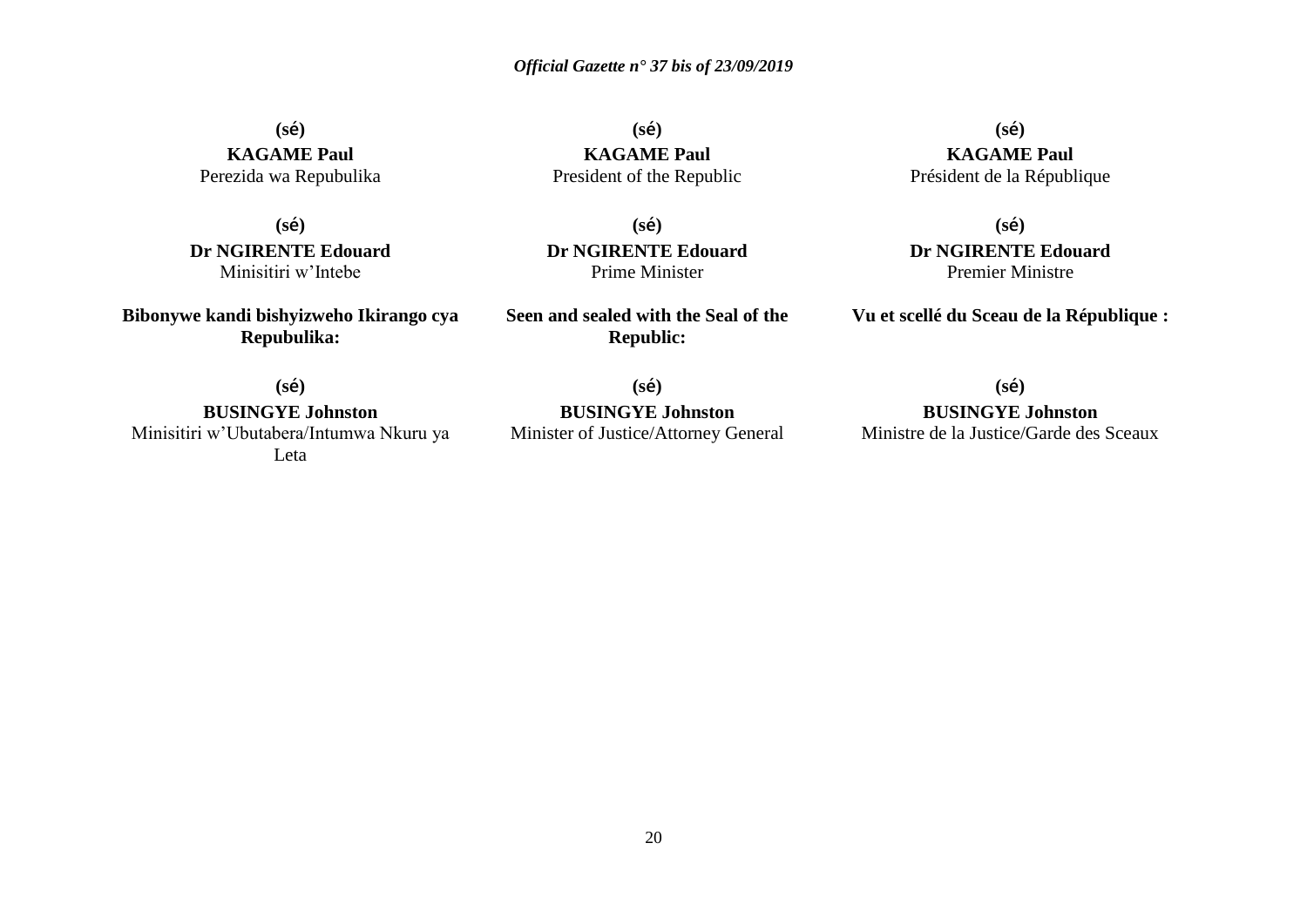**ITEGEKO Nº 020/2019 RYO KU WA LAW Nº 020/2019 OF 22/08/2019 LOI Nº 020/2019 DU 22/08/2019 22/08/2019 RIKURAHO AMATEGEKO REPEALING ALL LEGAL**  YOSE YASHYIZWEHO **Y'ITARIKI Y'UBWIGENGE INSTRUMENTS BROUGHT INTO JURIDIQUES MIS EN VIGUEUR AVANT FORCE BEFORE THE DATE OF LA DATE DE L'INDÉPENDANCE INDEPENDENCE ABROGEANT TOUS LES INSTRUMENTS** 

# **ISHAKIRO**

# **TABLE OF CONTENTS**

# **TABLE DES MATIÈRES**

| Ingingo ya mbere: Icyo iri tegeko rigamije                                      | <b>Article One: Purpose of this law</b> | Article premier: Objet de la présente loi                                                              |
|---------------------------------------------------------------------------------|-----------------------------------------|--------------------------------------------------------------------------------------------------------|
| Ingingo ya 2: Ibisobanuro by'amagambo                                           | <b>Article 2: Definitions</b>           | <b>Article 2: Définitions</b>                                                                          |
| Ingingo ya 3: Ivanwaho ry'amategeko                                             | <b>Article 3: Repealing Provision</b>   | <b>Article 3: Disposition abrogatoire</b>                                                              |
| Ingingo ya 4: Itegurwa, isuzumwa n'itorwa<br>by'iri tegeko                      | adoption of this Law                    | Article 4: Drafting, consideration and Article 4: Initiation, examen et adoption de<br>la présente loi |
| Ingingo ya 5: Igihe iri tegeko ritangira Article 5: Commencement<br>gukurikizwa |                                         | Article 5: Entrée en vigueur                                                                           |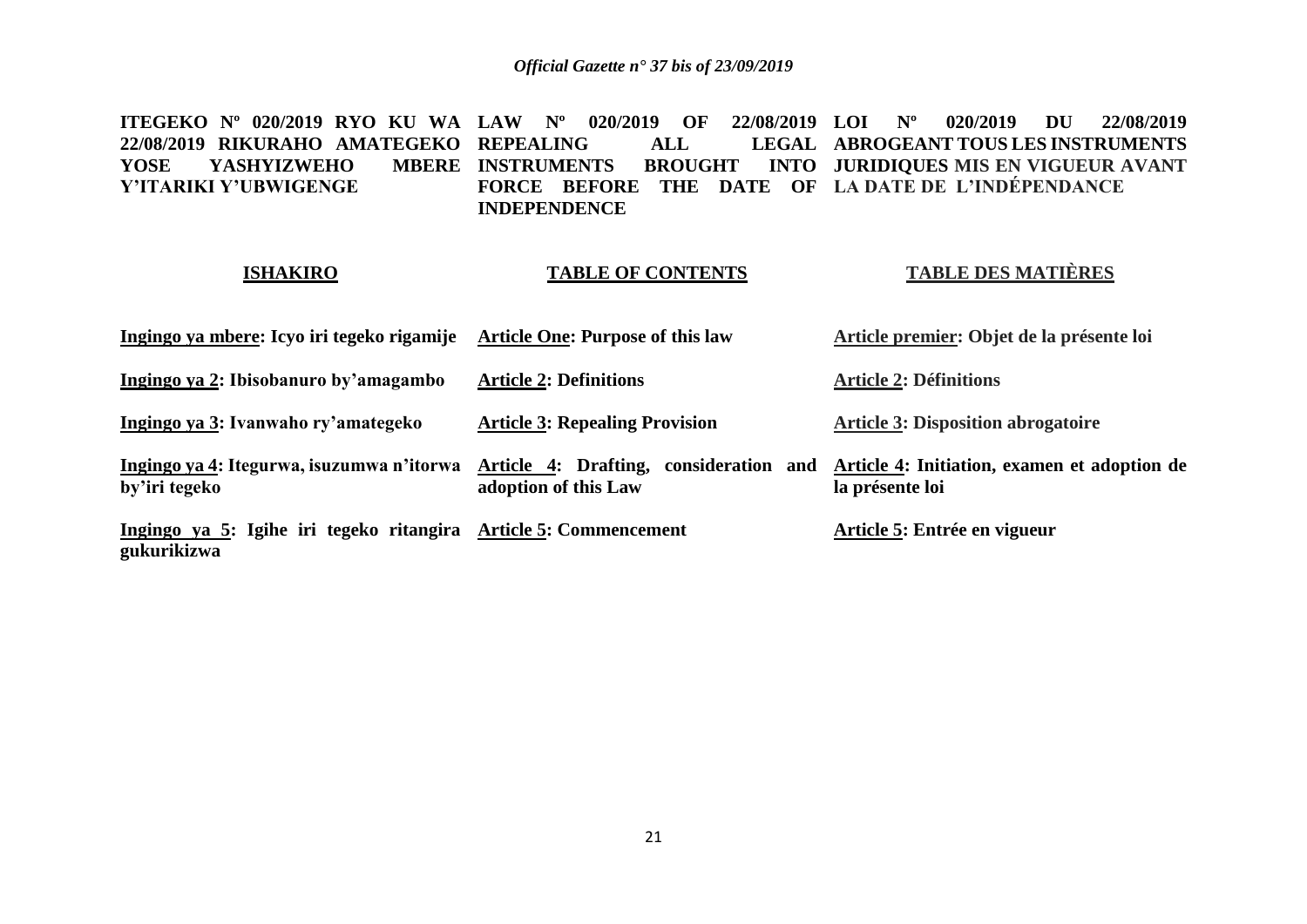**ITEGEKO Nº 020/2019 RYO KU WA LAW Nº 020/2019 OF 22/08/2019 LOI Nº 020/2019 DU 22/08/2019 22/08/2019 RIKURAHO AMATEGEKO REPEALING ALL LEGAL**  YOSE YASHYIZWEHO **Y'ITARIKI Y'UBWIGENGE INSTRUMENTS BROUGHT FORCE BEFORE THE DATE OF LA DATE DE L'INDÉPENDANCE INDEPENDENCE ABROGEANT TOUS LES INSTRUMENTS JURIDIQUES MIS EN VIGUEUR AVANT** 

**Twebwe, KAGAME Paul,** Perezida wa Repubulika;

**We, KAGAME Paul,** President of the Republic; **Nous, KAGAME Paul,** Président de la République;

**INTEKO ISHINGA AMATEGEKO THE PARLIAMENT HAS ADOPTED LE PARLEMENT A ADOPTÉ ET NOUS YEMEJE NONE NATWE DUHAMIJE, AND WE SANCTION, PROMULGATE SANCTIONNONS, PROMULGUONS LA DUTANGAJE ITEGEKO RITYA KANDI DUTEGETSE KO IT BE PUBLISHED IN THE OFFICIAL ORDONNONS QU'ELLE SOIT PUBLIÉE RYANDIKWA MU IGAZETI YA LETA GAZETTE OF THE REPUBLIC OF AU JOURNAL OFFICIEL DE LA YA REPUBULIKA Y'U RWANDA THE FOLLOWING LAW AND ORDER LOI DONT LA TENEUR SUIT ET RWANDA RÉPUBLIQUE DU RWANDA**

**INTEKO ISHINGA AMATEGEKO:**

#### **THE PARLIAMENT:**

#### **LE PARLEMENT:**

| wa 15 Nyakanga 2019;                                                        | 15 July 2019;  | Umutwe w'Abadepite, mu nama yawo yo ku The Chamber of Deputies, in its session of La Chambre des Députés, en sa séance du 15<br>juillet 2019;                                                                                                                                                                                                                                                                                |
|-----------------------------------------------------------------------------|----------------|------------------------------------------------------------------------------------------------------------------------------------------------------------------------------------------------------------------------------------------------------------------------------------------------------------------------------------------------------------------------------------------------------------------------------|
| iya 69, iya 70, iya 88, iya 90, iya 91, iya 106, 176;<br>iya 120 n'iya 176; |                | Ishingiye ku Itegeko Nshinga rya Repubulika Pursuant to the Constitution of the Republic Vu la Constitution de la République du Rwanda<br>y'u Rwanda ryo mu 2003 ryavuguruwe mu of Rwanda of 2003 revised in 2015, especially de 2003 révisée en 2015, spécialement en ses<br>2015, cyane cyane mu ngingo zaryo, iya 64, in Articles 64, 69, 70, 88, 90, 91, 106, 120 and articles 64, 69, 70, 88, 90, 91, 106, 120, et 176; |
| YEMEJE:                                                                     | <b>ADOPTS:</b> | <b>ADOPTE:</b>                                                                                                                                                                                                                                                                                                                                                                                                               |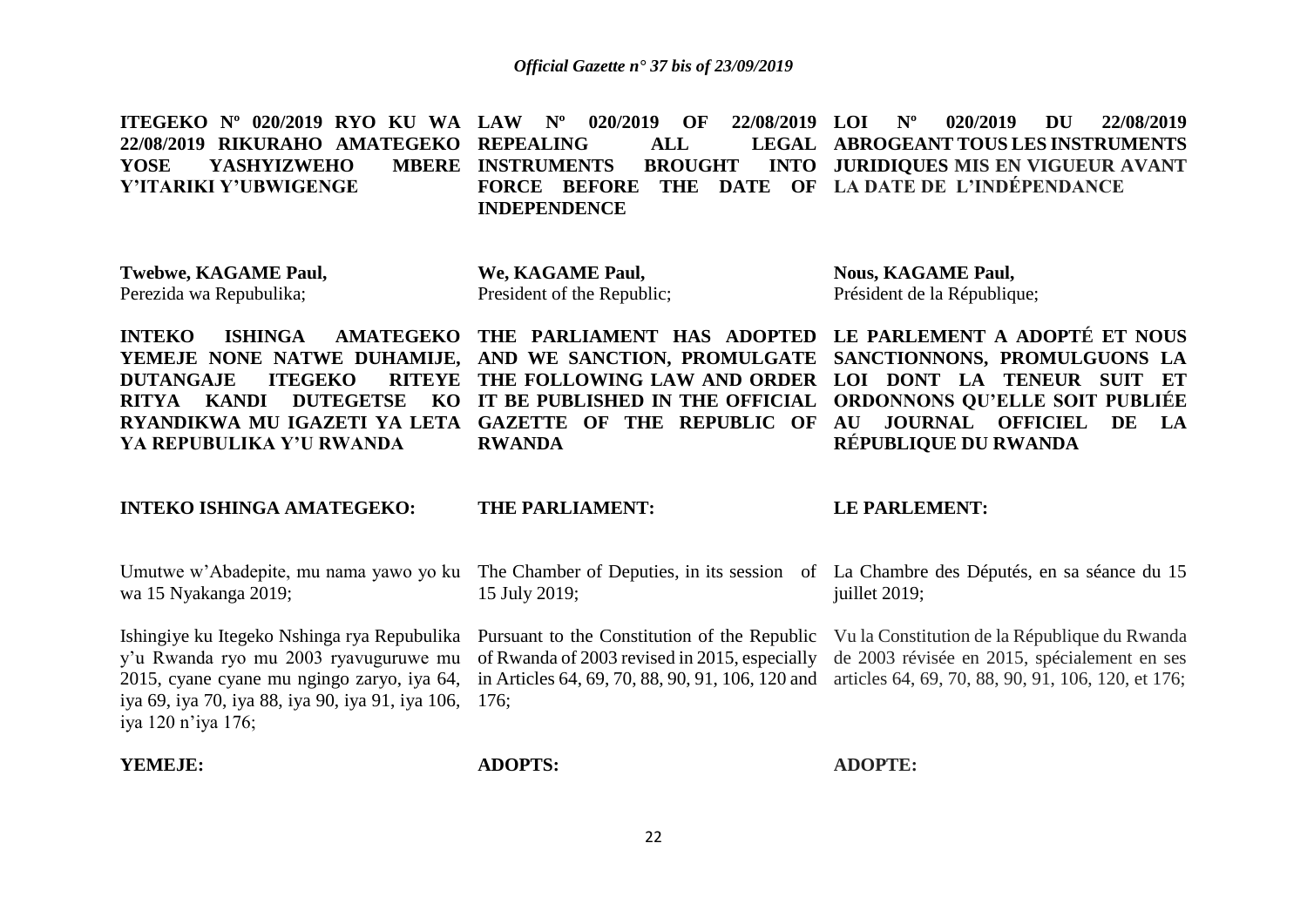# **Ingingo ya mbere: Icyo iri tegeko rigamije Article One: Purpose of this law**

Iri tegeko rikuraho amategeko yose This Law repeals all legal instruments yashyizweho mbere y'itariki y'ubwigenge bw'u Rwanda.

# **Ingingo ya 2: Ibisobanuro by'amagambo**

asobanura:

- **1. "amategeko":** amategeko, amategeko-teka, amateka, amateka ya Ruanda-Urundi, amateka y'Umwami, amateka ya Guverineri Jenerari, amateka ya Rezida n'aya Rezida wihariye, amateka ya Perezida, amateka ya Minisitiri, amabwiriza n'amatangazo;
- **2. "mbere y'itariki y'ubwigenge":**  igihe gitangirana n'umwaka wa 1885 kikarangira ku itariki ya 01 Nyakanga 1962.

# **Ingingo ya 3: Ivanwaho ry'amategeko**

Amategeko yose, yashyizweho y'itariki y'ubwigenge bw'u avanyweho.

brought into force before the date of independence of Rwanda.

# **Article 2: Definitions**

Muri iri tegeko, amagambo akurikira In this Law, the following terms mean:

- **1. "legal instruments":** laws, decreelaws, decrees, legislative ordinances, law-ordinances, ordinances, ordinances of Ruanda-Urundi, royal orders, decrees of the Governor General, orders of the Resident and Special Resident, regulations, presidential orders, ministerial orders, edicts and declarations;
- **2. "before the date of independence":**  period of time running from the year 1885 to 1<sup>st</sup> July 1962.

# **Article 3: Repealing provision**

All legal instruments, brought into force Rwanda, before the date of independence of Rwanda, are repealed.

# **Article premier: Objet de la présente loi**

La présente loi abroge tous les instruments juridiques mis en vigueur avant la date de l'indépendance du Rwanda.

# **Article 2: Définitions**

Dans la présente loi, les termes suivants signifient :

- **1. "instruments juridiques":** lois, décrets-lois, décrets, ordonnances législatives, ordonnances-lois, ordonnances, ordonnances du Ruanda-Urundi, arrêtés royaux, arrêtés du Gouverneur Général, arrêtés du Résident et du Résident Spécial, arrêtés présidentiels, arrêtés ministériels, règlements, édits et déclarations ;
- **2. "avant la date de l'indépendance"** : période allant de l'an 1885 au 1<sup>er</sup> juillet 1962 .

# **Article 3: Disposition abrogatoire**

Tous les instruments juridiques, mis en vigueur au Rwanda avant la date de l'indépendance du Rwanda, sont abrogés.